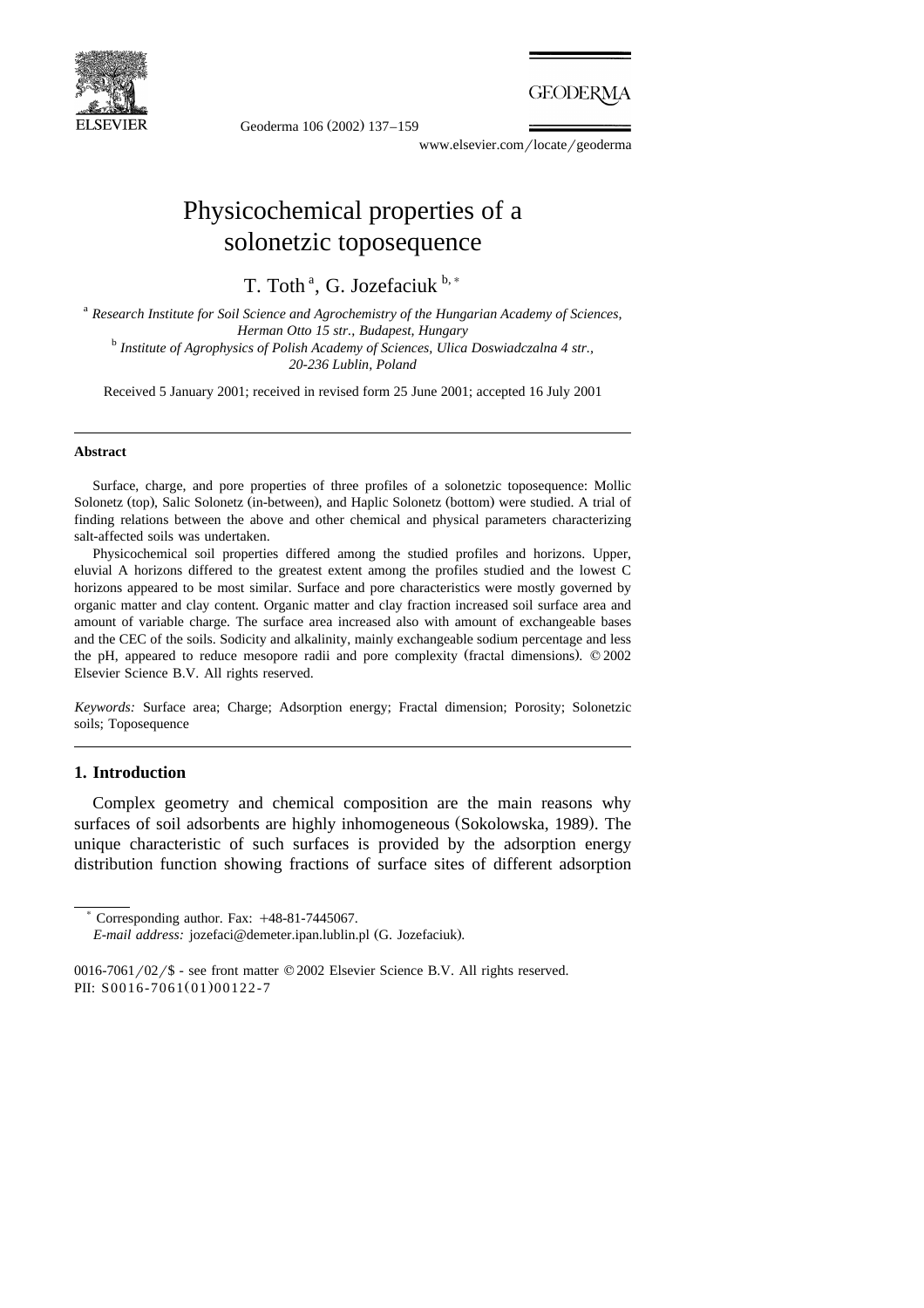energies, while the overall amount of the adsorbent surface is characterized by its surface area (Oscik, 1979). Complex structure and granular composition of the solid phase results in heterogeneity of soil pore system. A characteristic of that is provided by pore size distribution functions showing fractions of pores of different dimensions, while the overall amount of the pores is characterized by bulk and particle density or pore volume of the material (Roquerol et al., 1994). The geometrical shape of pores and surfaces may be self-similar at different scales of magnification, which can be characterized by the fractal dimension (Avnir et al., 1985; Neimark, 1990; Pfeifer and Obert, 1989). Natural objects display the fractal behavior in the limited range of scales (Pachepsky et al., 1995a). Various soil components carry electric charge of different origin, which determines the ions adsorption, pH buffering, electrostatic repulsion between charged particles, etc. (Bolt and Bruggenwert, 1976). An important part of this charge comes from dissociation of surface functional groups of different acidic strengths, which can be characterized by distribution function of surface dissociation constants (Van Riemsdijk et al., 1987).

Surface, charge, and pore properties are highly sensitive to soil chemical and mineralogical composition and location in the profile (Sokolowska et al., 1995), as well as to various processes occurring in soils such as compaction, organic matter leaching and oxidation, pH changes, silica accumulation, and/or wetting–drying cycles (Jozefaciuk et al., 1993, 1996; Lipiec et al., 1998; Pachepsky et al., 1995a,b; Wilczynski et al., 1993).

Salt accumulation in solonetzic soils is mainly determined by soil physical conditions. Large swelling and particle dispersion result in high water retention and very low hydraulic conductivity. The soils are waterlogging, sticky, and very difficult to cultivate. Although solonetzic soils share several common features, substantial vertical and lateral variations are observed. The vertical variations result from the combination of salt accumulation and leaching which produce an eluvial horizon upon the columnar–prismatic Natric B horizon. Lateral differences are often caused by different positions of the profiles on the toposequence. The above differences are expected to affect the physicochemical properties of the soil material as well as their profile distribution. The objective of this paper is to describe the physicochemical characteristics of three profiles in a toposequence of solonetzic soils and elucidate changes in these properties as affected by factors of soil formation.

## **2. Materials and methods**

## *2.1. Study site*

Three profiles of a solonetzic toposequence: Mollic Solonetz (MS), Salic Solonetz (SS), and Haplic Solonetz (HS) were studied. The position in the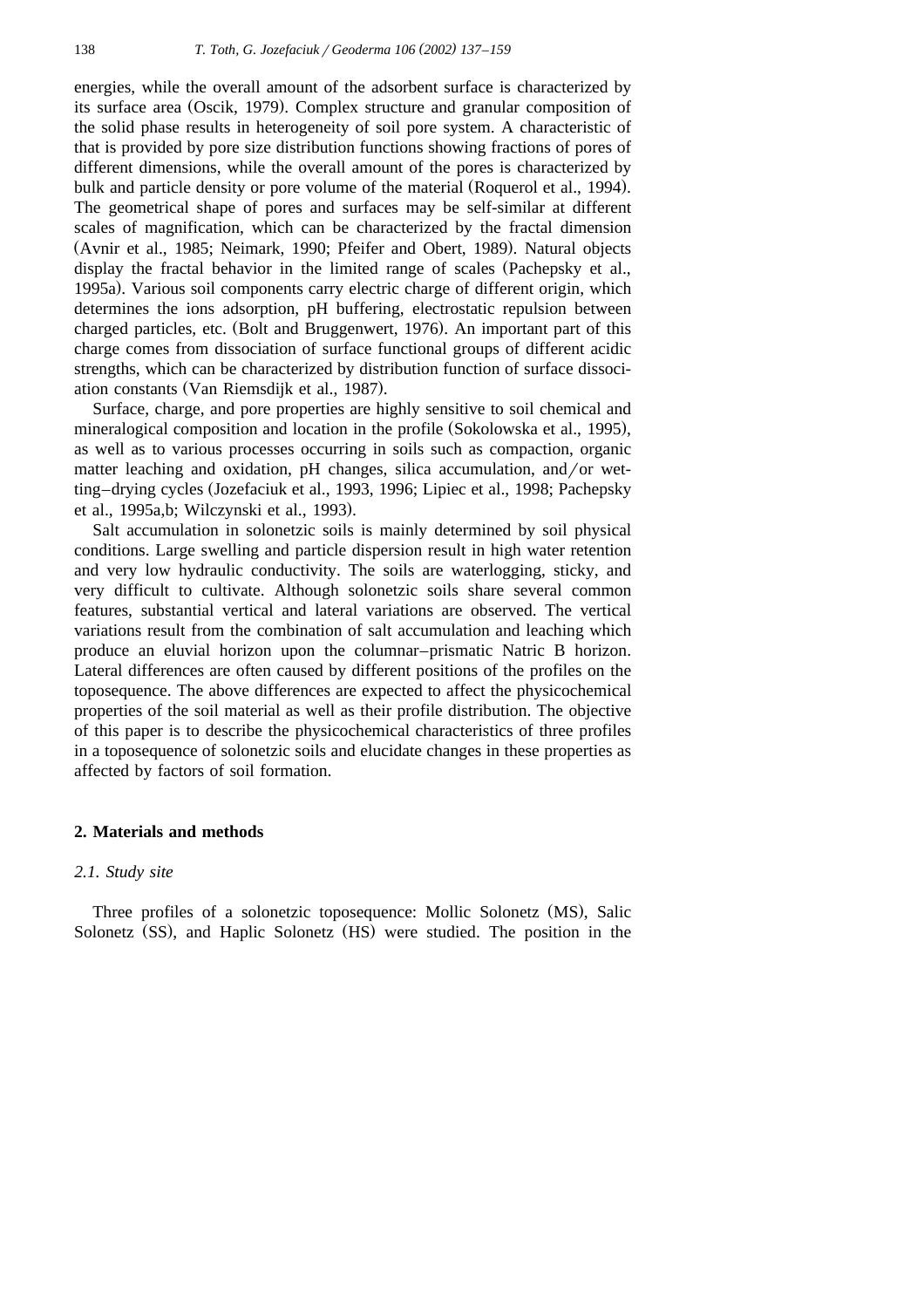| (A) Location and soil type |                       |            |                                                                                                             |      |                 |     |    |                   |
|----------------------------|-----------------------|------------|-------------------------------------------------------------------------------------------------------------|------|-----------------|-----|----|-------------------|
|                            |                       |            | Soil Latitude N Longitude E Elevation (m) $D_{\alpha}^{a}$ EC <sub>a</sub> EC <sub>a</sub> SAR <sup>a</sup> |      |                 |     |    | $\rm{pH}^{\rm a}$ |
| <b>MS</b>                  | 47°33.777′ 21°18.258′ |            | 89.35                                                                                                       | 1.05 | $3.6 \quad 2.2$ |     | 30 | 7.7               |
| SS                         | 47°33.821′            | 21°18.269' | 89.09                                                                                                       | 0.93 | 6.0             | 6.7 | 85 | 7.9               |
| <b>HS</b>                  | 47°33.780′ 21°18.170′ |            | 88.84                                                                                                       | 0.75 | 18.0            | 3.8 | 39 | 7.6               |

Table 1 General characteristics of the studied solonetzic soils from Hortobagy region (Hungary)

(B) Field properties

| Soil      | Horizon | Depth $(cm)$ | Wet colour        | Texture | Structure  |
|-----------|---------|--------------|-------------------|---------|------------|
| MS        | A       | $0 - 25$     | 10YR 2/2          |         | s-SAB      |
|           | B       | $25 - 45$    | 10YR 2/1          | CL      | <b>COL</b> |
|           | BC.     | $45 - 68$    | 2.5 Y 6/2         | L       | $1-SAB$    |
|           | C       | > 68         | 2.5 Y 6/4         | L       | s-SAB      |
| SS.       | A       | $0 - 11$     | 10YR 4.5/2        | L       | s-SAB      |
|           | B       | $11 - 40$    | 10YR 3/1          | CL      | <b>COL</b> |
|           | BC.     | $40 - 55$    | 2.5 Y 5/4         | L       | <b>SAB</b> |
|           | C       | > 55         | 2.5 Y 6.5/6       | L       | s-SAB      |
| <b>HS</b> | A       | $0 - 15$     | 10YR 3.5/2        | L       | <b>SAB</b> |
|           | B       | $15 - 52$    | $10YR\frac{2}{1}$ | CL.     | <b>COL</b> |
|           | BC.     | $52 - 68$    | 2.5 Y 3/2         | L       | 1-SAB      |
|           | C       | > 68         | 2.5 Y 5/5         | L       | s-SAB      |

Abbreviations:  $D_{\varphi}$  (m): groundwater depth, EC<sub>p</sub> (mS cm<sup>-1</sup>): electric conductivity of the groundwater, EC: electric conductivity, SAR: sodium adsorption ratio, and pH of soil saturation extracts from 0- to 10- and 50- to 60-cm layers.

Abbreviations: L: loam, CL: clay loam, B: blocky, SAB: subangular blocky, COL: columnar, l-: large, s-: small.

Average values measured monthly in Jun–Sept 1999.

toposequence is closely related to the vegetation: grassland at the top  $(MS)$ , shortgrass in-between (SS), and meadow in the bottom (HS) (Toth and Rajkai, 1994). The profiles represent a complex heterogeneous solonetzic landscape in which a difference of a few decimeters of elevation results in radically different pattern of salt accumulation. The SS profile is the most sodic and saline of the three. Basing on field observations and measurements of saturated hydraulic conductivity and surface temperature values of these profiles during a 6-year period, the following processes seem to have the most dominant effect on salt accumulation:

| Profile   | Processes |       |          |          |          |
|-----------|-----------|-------|----------|----------|----------|
|           | W         | R     | I/L      | Cr       | Ha       |
| <b>MS</b> | _         |       | $++$ $+$ |          | $++$ $+$ |
| SS        |           | $+ +$ |          | $++$ $+$ |          |
| HS        | $+++$     |       |          |          |          |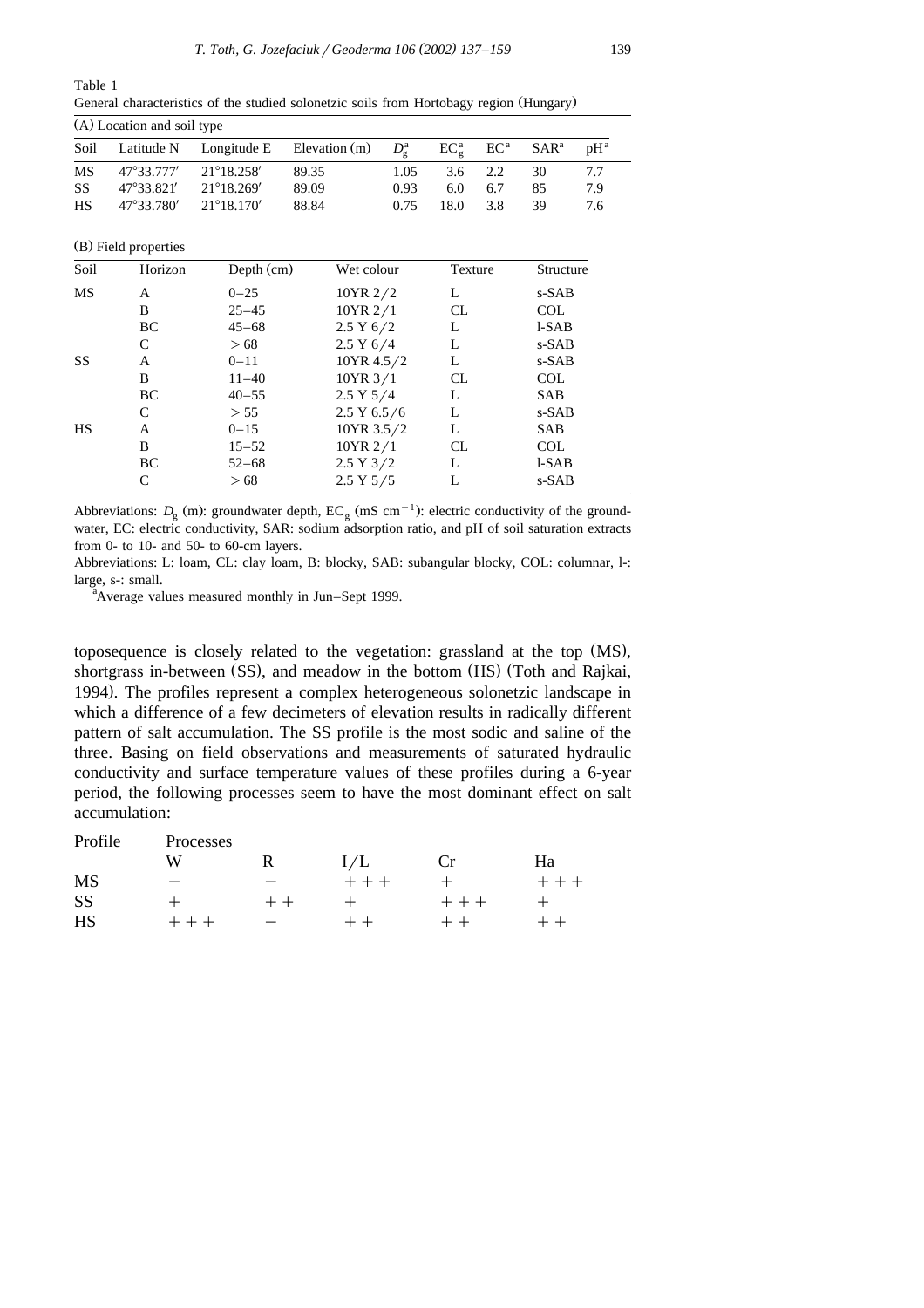The letters denote: W—waterlogging, R—runoff,  $I/L$ —infiltration/leaching, Cr—capillary rise, Ha—humus accumulation. The minus sign stands for negligible effect and the plus for positive.

The C horizon of MS profile is least affected by the above processes thus mostly resembles the original soil parent material: mixture of river and eolian sediments. Basic properties of the studied profiles are presented in Tables 1 and 2.

The field site, in the Hortobagy region of Hungary inside a  $300 \times 600$ -m natural pasture area, is described in more details by Toth and Kertesz (1996) and Toth and Kuti (1999a,b). Before one and a half century, the flat area of Hortobagy has been an uncontrolled watershed of the nearby Tisza river, flooding the area two to three times yearly. More recently, the effect of waterlogging consecutively decreases; however, this is still important due to fast snowmelt and heavy rainfalls and a low hydraulic conductivity of the B horizon. Hortobagy is a recharge area of the saline groundwater seeping underground from northern mountains and being a source of salt accumulation. The direction of groundwater flow changes seasonally. During the dry season, it flows downwards. During the wet season, waterlogging causes a rise in the groundwater level and a consequent flow towards the more elevated zone of SS profile, similarly as described by Seelig and Richardson (1994) for salt-affected North Dakota soils.

| Soil and  |              | $CO_3^{2-}$ OM CEC EB ESP |      |           |      |           | pH   | EC   | SAR BD Ks  |           |                   | Silt      | Clay      |
|-----------|--------------|---------------------------|------|-----------|------|-----------|------|------|------------|-----------|-------------------|-----------|-----------|
| horizon   |              | (% )                      | (% ) |           |      | $(\% )$   |      |      |            |           |                   | (% )      | $(\% )$   |
| <b>MS</b> | A            | 0.25                      |      | 4.22 25.0 | 15.5 | 3.04      | 8.15 | 0.89 |            | 4.5 1.19  | 81.7              |           | 67.1 15.7 |
|           | B            | 0.38                      | 2.06 | 17.4      | 20.7 | 83        | 8.68 | 0.75 | 98.1       | 1.42      | $0.014$ 54.4      |           | 43.8      |
|           | BC.          | 20                        | 0.93 | 18.5      | 13.0 | 82.8      | 9.07 | 6    | 106.8      | 1.55      | 0.023             | 60.2 42.9 |           |
|           | C            | 32.3                      | 0.53 | 10.9      | 10.9 | 93.5      | 9.18 | 5.4  |            | 96.2 1.64 | 0.012 65.6 33.4   |           |           |
| <b>SS</b> | A            | 0.17                      |      | 1.56 15.2 | 8.7  | 74.9      | 8.53 | 10.3 | 125.6 1.46 |           | 0.028 80.1 28.8   |           |           |
|           | B            | 0.59                      | 0.88 | 20.7      | 21.1 | 92.9      | 9.05 | 9.3  | 222.6 1.56 |           | $0.144$ 54.4 42.1 |           |           |
|           |              | $BC$ 25.2                 | 0.54 | 13.0      |      | 16.9 95.8 | 9.31 | -11  | 271.2 1.66 |           | $0.161$ 59.0 36.1 |           |           |
|           | C            | 16.8                      | 0.27 | 10.9      |      | 11.7 81.8 | 9.25 | 5.8  | 160.2 1.64 |           | 0.119             | 63.3 27.2 |           |
| <b>HS</b> | A            | 0.08                      | 4.08 | 10.9      | 16.1 | -10       | 7.8  | 0.75 | 13.8 1.18  |           | 8.80              | 79.7 14.2 |           |
|           | B            | 0.08                      | 1.38 | 21.7      | 17.4 | 60.9      | 8.26 | 6.7  | 76.6       | 1.62      | 0.006 54.5 42.7   |           |           |
|           | BC           | 0.5                       | 0.66 | 17.4      |      | 18.6 64.4 | 8.2  | 8.7  | 81.3       | 1.61      | $0.010$ 53.4 36.1 |           |           |
|           | $\mathsf{C}$ | 19.3                      | 0.37 | 12.0      |      | 10.9 72.5 | 8.18 | 10.5 |            | 79.3 1.62 | 0.143             | 60.6 26.7 |           |

Table 2 Laboratory characteristics of the studied solonetzic soils

Abbreviations:  $CO_3^{2-}$ : carbonates content, OM: organic matter content, CEC and EB (exchangeable bases): cmol kg<sup>-1</sup>, ESP: exchangeable sodium percentage, SAR: sodium adsorption ratio, BD: bulk density, Ks: saturated hydraulic conductivity (cm/day), EC: electric conductivity (mS cm<sup>-1</sup>); Ks, EC, pH, and SAR were determined in the saturation extract.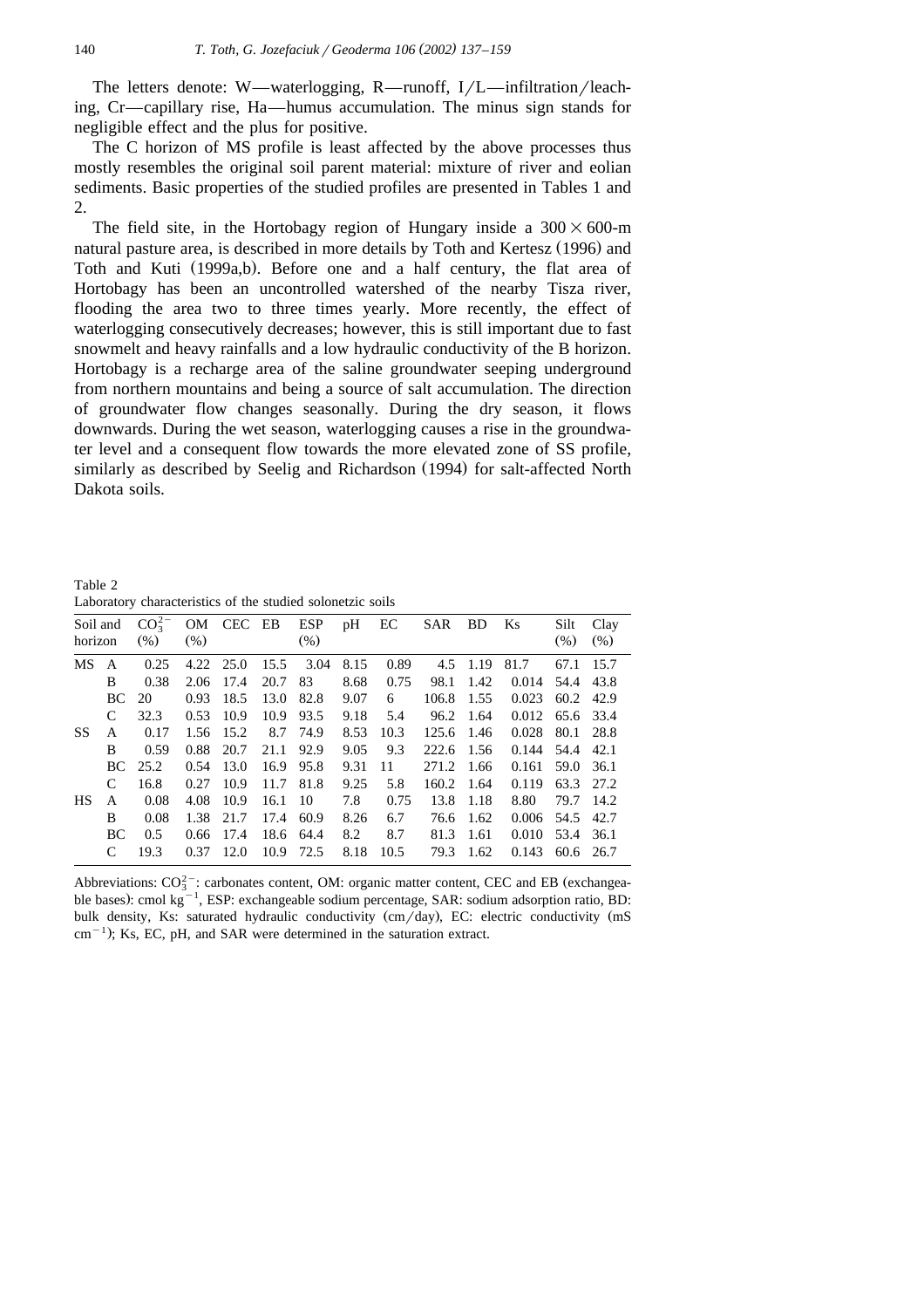## **3. Methods of soil analysis**

## *3.1. Surface area and energy characteristics*

Water vapor adsorption isotherms were measured using vacuum chamber method at a temperature  $T = 294 \pm 0.1$  K. To reach different relative water vapor pressures,  $p/p_0$ , ranging from ca. 0.001 to 0.99, sulfuric acid of stepwise decreasing concentrations was used. The amount of adsorbed water at a given  $p/p_0$  was measured after 48 h of equilibration by weighing. The dry mass of the samples was estimated after 24 h of oven drying at 378 K after the completion of the isotherm measurements. For mathematical description of adsorption data, the Aranovich (1992) isotherm was used, which in linear form reads:

$$
x / \left[ a(1 - x)^{1/2} \right] = 1 / (a_{\rm m}C) + x / a_{\rm m}, \tag{1}
$$

where  $x = p/p_0$ , *a* (kg kg<sup>-1</sup>) is the amount adsorbed,  $a_m$  (kg kg<sup>-1</sup>) is the statistical monolayer capacity, and  $C = \exp(E_a - E_c)/RT$  is the constant related to the adsorption energy,  $E_a$  (J mol<sup>-1</sup>), and the condensation energy of water,  $E_c$  (J mol<sup>-1</sup>). Contrary to the standard Brunauer–Emmett–Teller (BET) isotherm, the Aranovich isotherm permits the presence of vacancies in the adsorbed layer and is thermodynamically correct. This isotherm equation fits the experimental polymolecular adsorption data within a broader range of relative pressures than the BET does, and is applicable to data on water vapor adsorption on soils (Jozefaciuk and Shin, 1996a).

The surface area values, *S*, were calculated as:

$$
S = N_A \omega a_m M^{-1},\tag{2}
$$

where  $N_A$  is Avogadro's number,  $M$  (kg) is molecular mass of water, and  $\omega = 1.08 \times 10^{-19}$  m<sup>2</sup> is the area occupied by a single water molecule.

Using a theory of adsorption on heterogeneous surfaces (Jaroniec and Brauer, 1986; Jaroniec et al., 1975) and applying the Aranovich isotherm to describe local adsorption effects and the condensation approximation (Harris, 1968), the adsorption energy distribution functions showing fractions of surface sites of various adsorption energies,  $f(E_i)$ , were calculated from adsorption data as:

$$
f(E_i) = \left[ \left(1 - x_{i+1}\right)^{1/2} \Theta\left(E_{i+1}\right) - \left(1 - x_i\right)^{1/2} \Theta\left(E_i\right) \right] \Big/ \left(E_{i+1} - E_i\right), \tag{3}
$$

where  $E_i = (E_{a,i} - E_c)$ ,  $E_{a,i}$  is the adsorption energy of the *i*-th site, and  $\Theta(p) = a(p)/a_m$  is the adsorption isotherm. For calculations, the dimensionless adsorption energies,  $E_i/RT$ , were used. To convert these dimensionless values to the SI units, one uses the following dependence:

$$
E
$$
 (kJ mol<sup>-1</sup>) = -44 + 2.48  $E/RT$ ,

where  $-44$  kJ mol<sup>-1</sup> is the condensation energy of water vapor and 2.48 kJ  $mol^{-1} = RT$  for  $T = 298$  K. The dimensionless energy range from  $-9$  to 0 was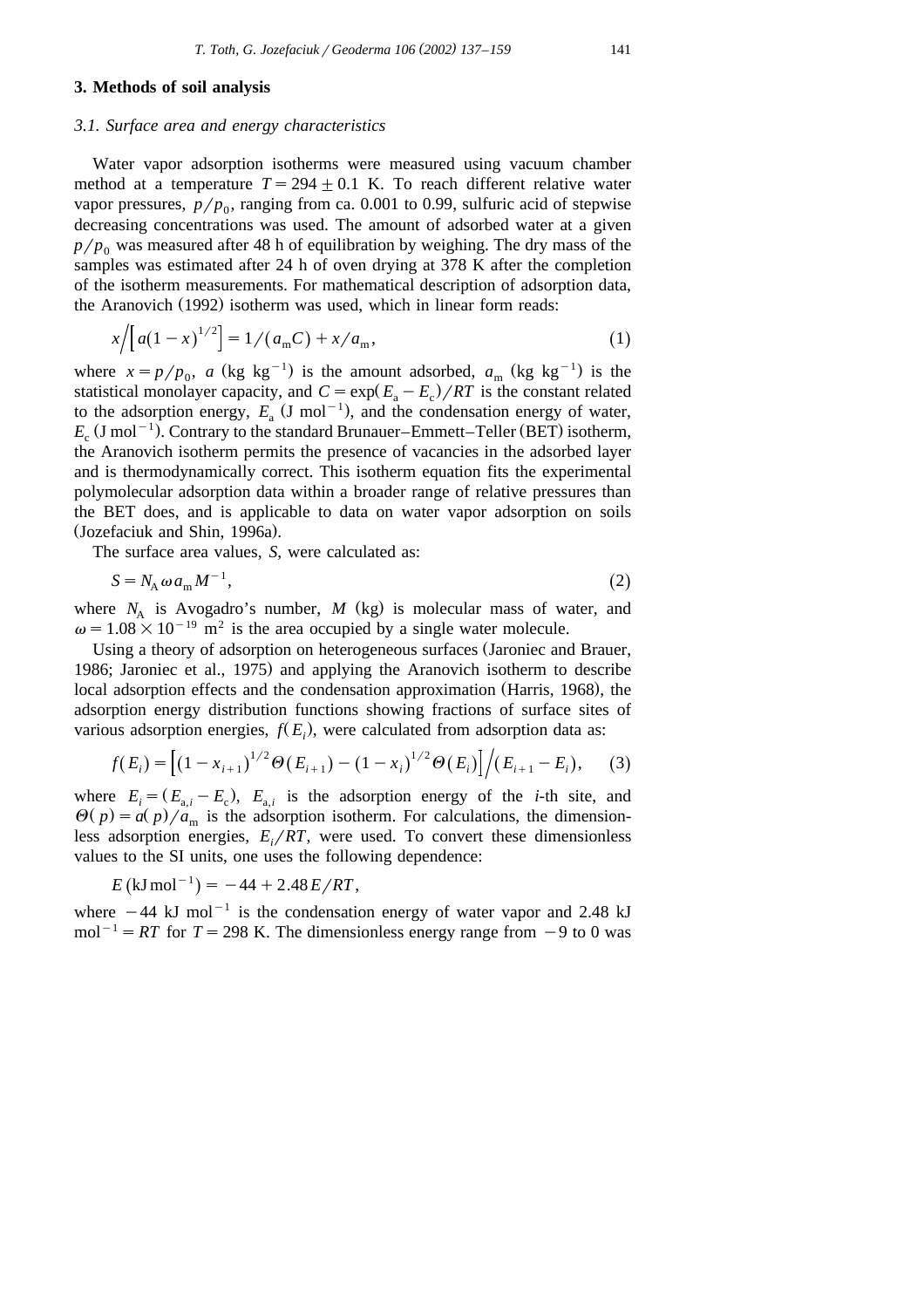considered. The value of 0 corresponds to the adsorption energy equal to the condensation energy of water vapor, and the value of  $-9$  was assumed to be the maximum adsorption energy value for the whole adsorbent. The  $E / RT$  range considered was divided into subranges of 1  $E_i/RT$  unit. The values of  $\Theta$  for the end values of each subrange were estimated by linear interpolation of the nearest data points.

The average water vapor adsorption energy,  $E_{av}$ , was calculated from  $f(E_i)$ values as:

$$
E_{\rm av} = \sum_{i=1}^{n} E_i f(E_i). \tag{4}
$$

Details on the above experimental method and calculations can be found in Jozefaciuk and Shin (1996a,b).

#### *3.2. Micropore characteristics*

Water vapor desorption isotherms were measured using the vacuum chamber method as described above, but sulfuric acid of stepwise increasing concentrations (decrease of  $p/p_0$ ) was used. Characteristics of pores ranging from ca. 1 to a few tens of nanometers were evaluated from desorption values. These pores are later called micropores. The average micropore radius,  $r_{av}$  was obtained as:

$$
r_{\rm av} = 1/(2 v_{\rm t}) \sum_{i=1}^{n} (r_i + r_{i+1}) (v(r_{i+1}) - v(r_i))
$$
\n(5)

and fractions of pores in the given range of radii,  $f(r_{av,i})$  as:

$$
f(r_{\text{av},i}) = (v(r_{i+1}) - v(r_i))/v_t.
$$
 (6)

The assumptions have been made that the radius of the micropore, *r*, in the capillary condensation process is related to the vapor pressure *p* by the Kelvin equation for the hemispherical meniscus with zero water/solid contact angle, and that the condensation in micropores occurs above  $p/p_0 = 0.35$ . Thus, the total micropore volume,  $v_t$ , was taken as the volume of adsorbed water at the maximum  $p/p_0$  value applied minus that at  $p/p_0 = 0.35$ . Details on the above calculations can be found in Jozefaciuk et al. (1999). The total range of mesopore radii was divided on three subranges equal to each other in logarithmic scale, and the  $f(r_{av,i})$  value was determined for each subrange. The values of  $v(r_{i+1})$  and  $v(r_i)$  for the above calculations were taken from linear interpolation of experimental data for the end values of every subrange.

From desorption data, the fractal dimensions, *D*, were calculated using the Avnir and Jaroniec equation (Jaroniec and Kruk, 1997):

$$
\ln(a) = \text{constant} + (D-3)\ln(RT\ln(p_0/p)).\tag{7}
$$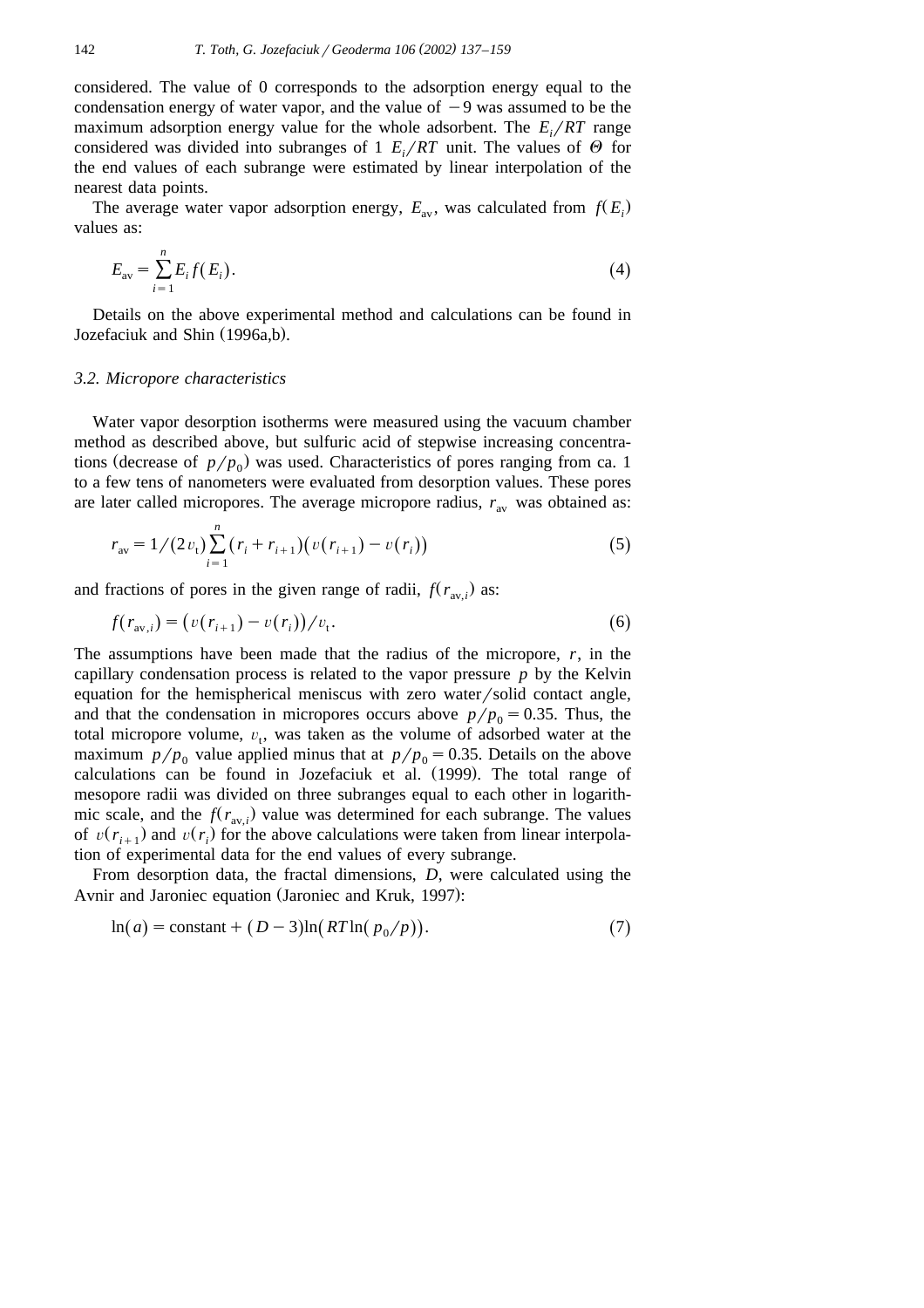## *3.3. Mesopore characteristics*

Mercury intrusion porosimetry (MIP) measurements were performed for natural soil aggregates. Before the measurements, the aggregates were subjected to a few wetting–drying cycles to stabilize the structure and crushed into 3- to 4-mm (diameter) pieces. The MIP curves relating the intruded volume of mercury, *V*, to the mesopore radius, *R*, were used to evaluate average mesopore radii, size distribution functions (Sridharan and Venkatappa Rao, 1972), and fractal dimension of mesopore surface,  $D<sub>o</sub>$ . The two former characteristics were calculated in the same way as described previously for micropores. However, having much more experimental points, the total range of mesopore radii was divided on (logarithmic) subranges equal to  $0,1$ . The mesopore surface fractal dimension was evaluated from the slopes of the linear parts of the log–log plots of the equation (Pachepsky et al., 1995a):

$$
dV(R)/dR \propto R^{2-D_s} \tag{8}
$$

from the following dependence:

$$
D_{\rm s} = 2 - \text{slope} = 2 - \text{dlog}[dV(R)/dR]]/\text{dlog}R. \tag{9}
$$

## *3.4. Variable surface charge characteristics*

The back titration procedure (Duquette and Hendershot, 1993), modified to avoid exchangeable acidity and high dilution effects (Jozefaciuk and Shin, 1996c), was used to evaluate variable surface charge vs. pH dependencies. Before the titration, carbonates were removed from the samples by pH 3 HCl treatment. The amount of surface charge was found as the amount of base consumed by the suspension minus that consumed by the equilibrium solution. Variable charge equal to zero was assumed for the beginning of titration. The maximum charge measured within the experimental pH range (e.g. between  $pH = 3$  and 9) was taken as the total amount of the variable charge,  $Q^-$ . From variable charge vs. pH curves, the distribution functions of apparent surface dissociation constants,  $K_{\text{ann}}$ , (Van Riemsdijk et al., 1987) were calculated:

$$
f(pK_{app,i}) = 1/Q^{-} [\Delta Q^{-}(pH_{i+1}) - \Delta Q^{-}(pH_{i})]/(pK_{app,i+1} - pK_{app,i});
$$
  
\n
$$
pK_{app} = pH,
$$
\n(10)

where  $p = -\log f(pK_{app,i})$  denotes the fraction of surface sites of *i* type and having dissociation constants equal to  $K_{\text{app},i}$ , and  $\Delta Q^-(pH)$  is the variable surface charge increase with increase of pH.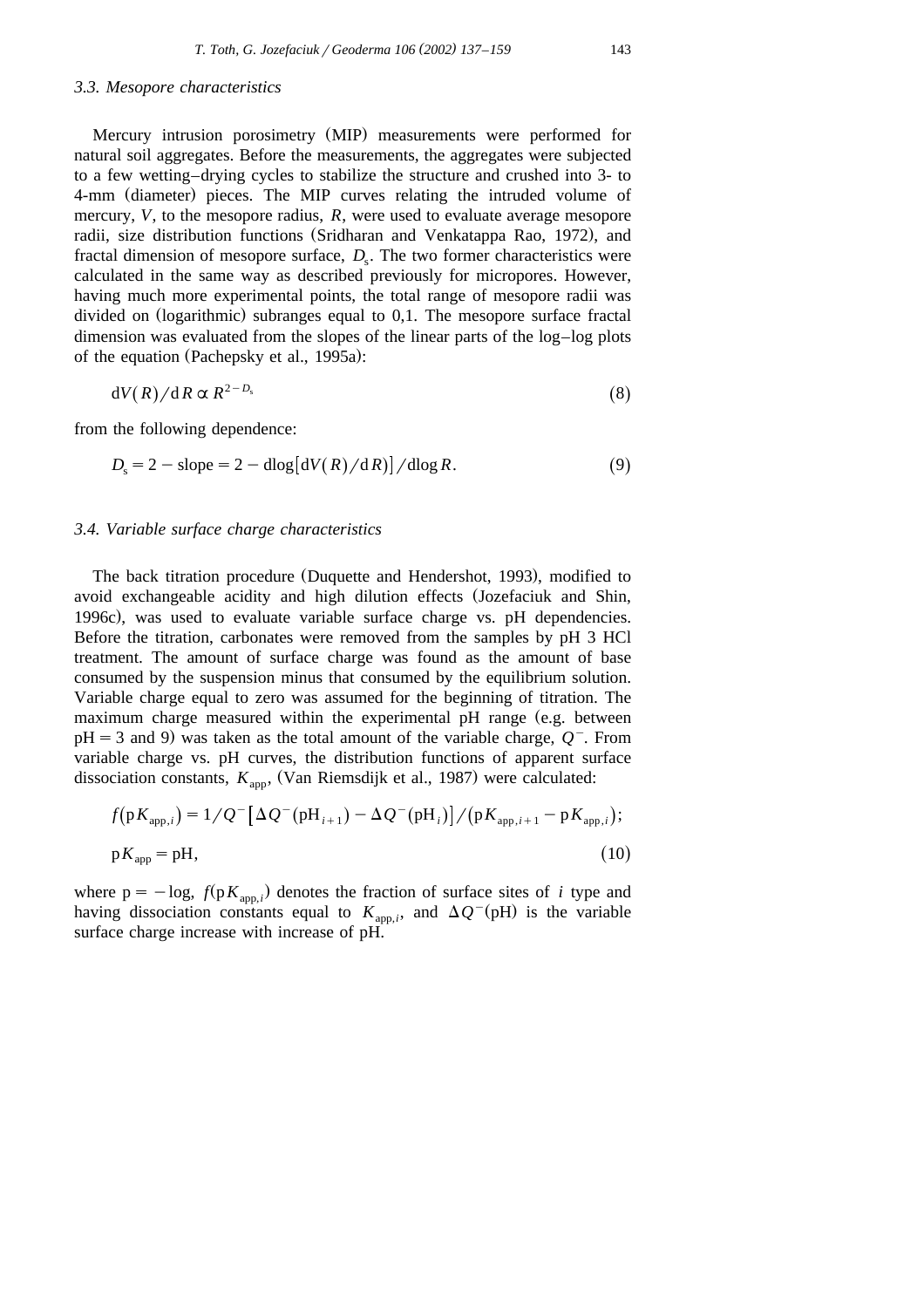Knowing the apparent surface dissociation constants distribution functions, the average  $pK_{\text{app}}$  values were determined:

$$
p K_{\text{app,av}} = \sum_{i=1}^{n} p K_{\text{app},i} f_i (p K_{\text{app}}).
$$
 (11)

Details on these calculations are given in Jozefaciuk and Shin (1996d).

Final results of all the calculations described above were obtained by averaging over three independent measurements.

## *3.5. Field methods and routine laboratory analysis*

Soil profiles were described in field and analyzed in laboratory using methods presented by Buzás (1988).

# **4. Results and discussion**

## *4.1. Isotherms and adsorption energy*

Water vapor desorption curves of the studied soils are presented in Fig. 1. Adsorption branches are not included in the figure to have clearer drawings. Adsorption–desorption hysteresis loops for all samples were not large and started about  $p/p_0 = 0.3-0.4$ . In general, the highest water vapor adsorption occurs in B horizons. Relatively high adsorption is observed also for the BC horizon of MS profile.

Adsorption energy distribution functions (Fig. 2) calculated from adsorption branches  $(Eq. (3))$  have similar shapes for each horizon of SS soil. This profile is most homogeneous with respect to surface energetic properties. Large salinity, sodicity, and pH coupled with low hydraulic conductivity resulting in high surface runoff, low biotic activity, and low level of humus accumulation could highly homogenize the SS profile material. Adsorption energy patterns for deeper horizons of MS and HS profiles are very similar to those of the SS profile, which indicates that the study area contains soil material of rather homogeneous surface properties.

Energy distribution functions for eluvial A horizons of HS and MS profiles differ from those of the lower horizons. Fractions of low-energy adsorption centers are smaller, and high-energy centers are greater than in deeper horizons. High-energy centers in A horizons can arise from high amount of polar, hydrophilic groups on organic surfaces. The energy distribution function of organic matter of "normal" soils is skewed in the direction of lower energies as can be concluded from Sokolowska et al. (1993, 1995), which reflects high amounts of less polar or apolar groups. Indeed, the fulvic character and greater solubility of organic matter in saline soils indicate that it has a more polar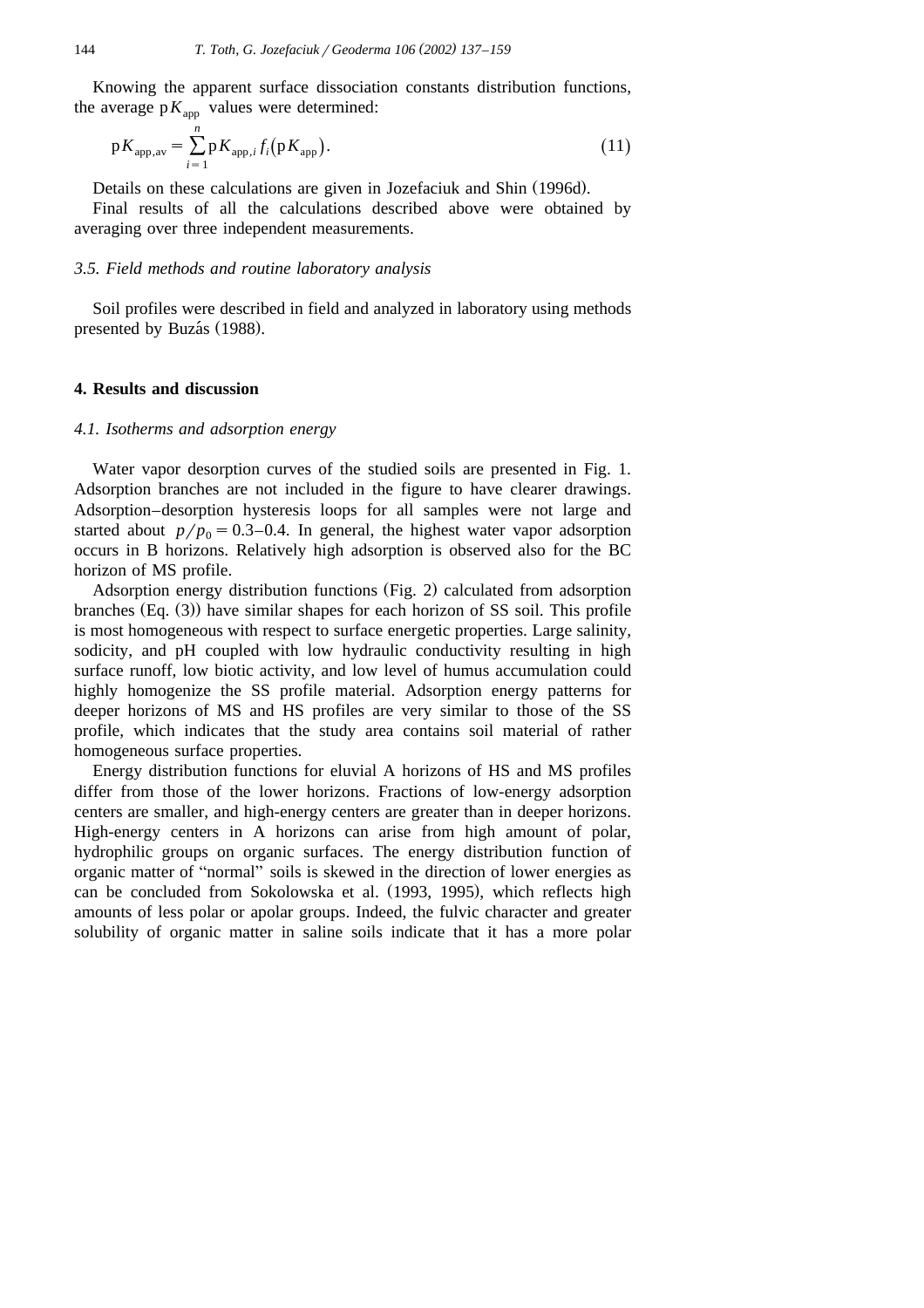

Fig. 1. Water vapor desorption isotherms for the studied samples.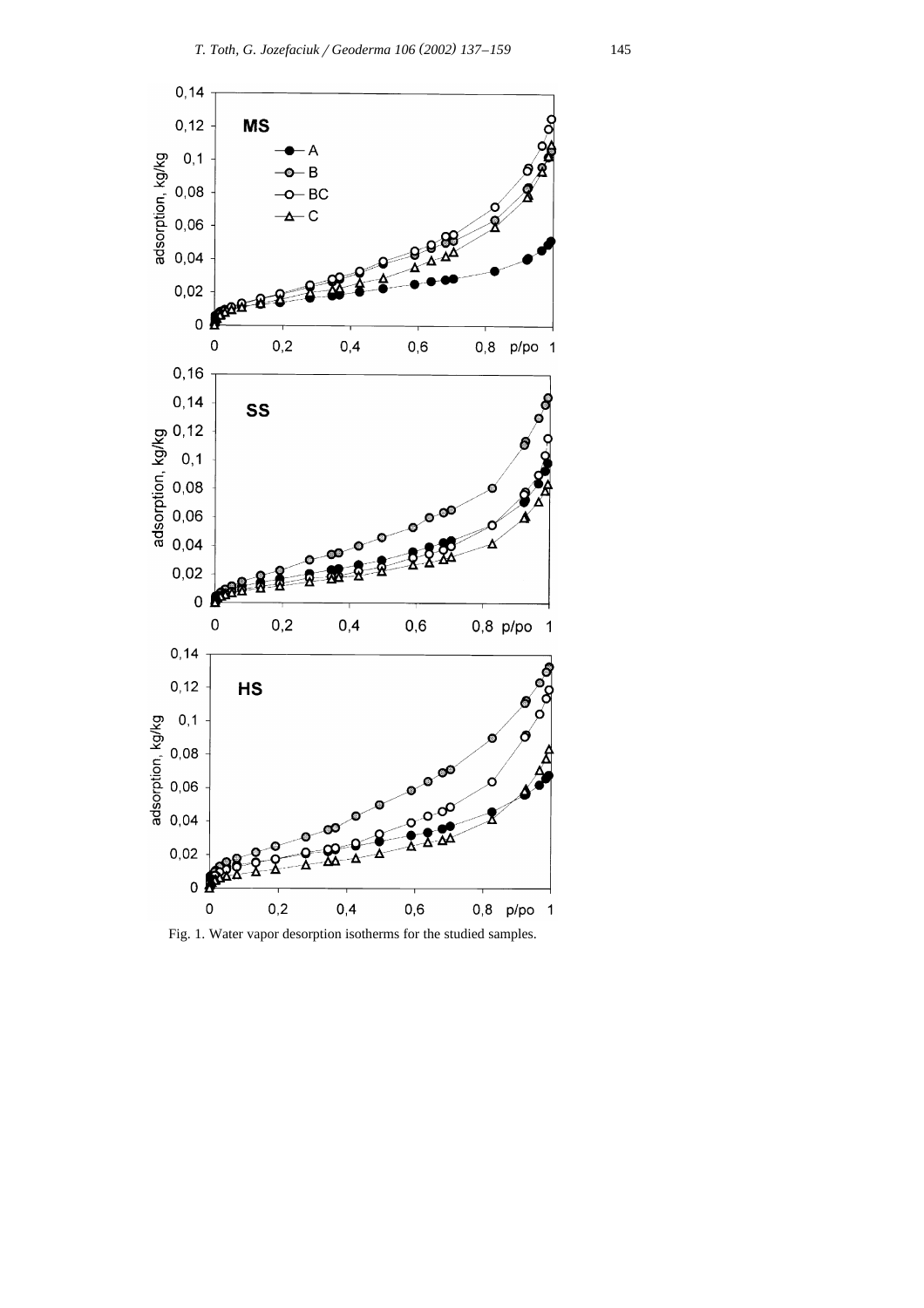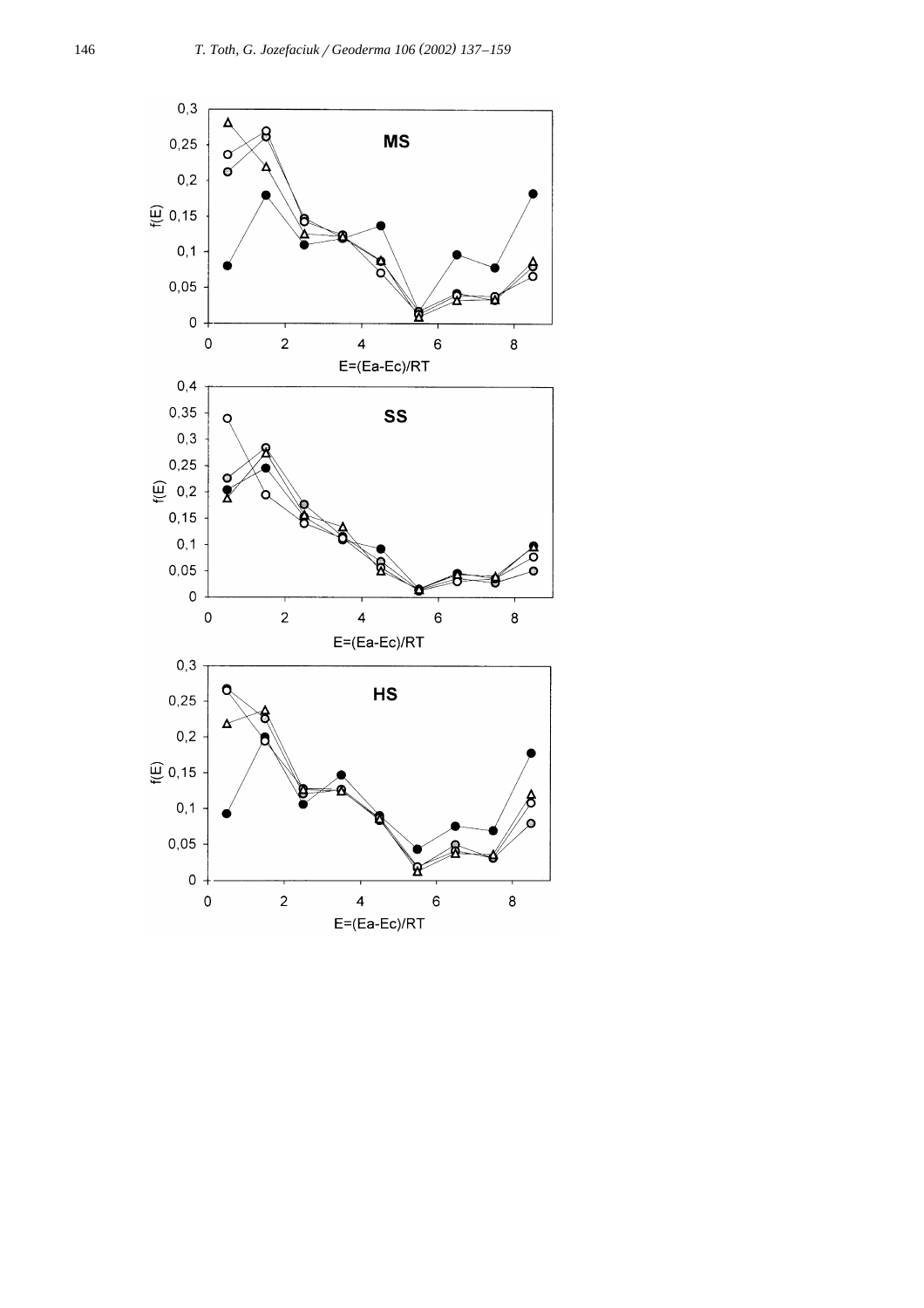character than humic organic matter in "normal" soils. Also, higher amount of low-energy centers in deeper profiles, except lower amount of OM, can be due to the effect of salinity, that is, the increase of exchange sodium ions. Monovalent sodium cations bind water with lower energy than the divalent ones such as Ca and Mg.

## *4.2. Microporosity*

Micropore size distributions evaluated from desorption isotherms are presented in Fig. 3. Fractions of the largest micropores are lowest in all horizons. Usually the smallest micropores dominate; however, the medium-sized micropores dominate in deeper horizons of SS and HS profiles. The micropores of the studied soils seem to be fractal what is seen from the linearity of ln–ln plots of adsorption vs. adsorption potential (fractal plots). An example is presented in Fig. 4. The fractal behavior corresponds to small micropore sizes, so this may be related to surface roughness, as well.

## *4.3. Mesoporosity*

Mesopore size distribution functions (Fig. 5) illustrate that eluvial A horizons have the largest mesopores. The smallest pores occur usually in BC horizons. The mesopore size distribution of particular horizons in MS profile is most contrasting. For the formation of large pores in A horizons, an accumulation of structure-forming organic matter and strong biological activity can be responsible. The mesopore size distribution function for C horizons of all profiles has very similar shape. However, the peak of dominant pores is shifted towards larger sizes with decrease of elevation in the toposequence. As the MS profile is least affected by the standing water, the peak at  $0.25 \mu m \left[ \log(R) = -0.6 \right]$  can be considered as typical for the parent sediment. SS and HS profiles get more water than the MS. Therefore, in these profiles, the restructuring effect of wetting and drying cycles is more pronounced. This may cause mesopore loosening, for example, the observed shift of the dominant mesopore peak in C horizons.

The mesopore surfaces of the studied soils exhibit apparently two fractality ranges for small and large mesopores which is exemplary illustrated for the MS soil (Fig. 6) showing the log–log plots of Eq.  $(8)$  together with linearity ranges corresponding to fractal pore surface behavior. The slopes of the linear fits for the large mesopore range are very high, so the corresponding fractal dimensions of the pore surfaces are much higher than 3, which has no physical meaning.

Fig. 2. Adsorption energy distribution functions for the studied samples. Abbreviations as in Fig. 1.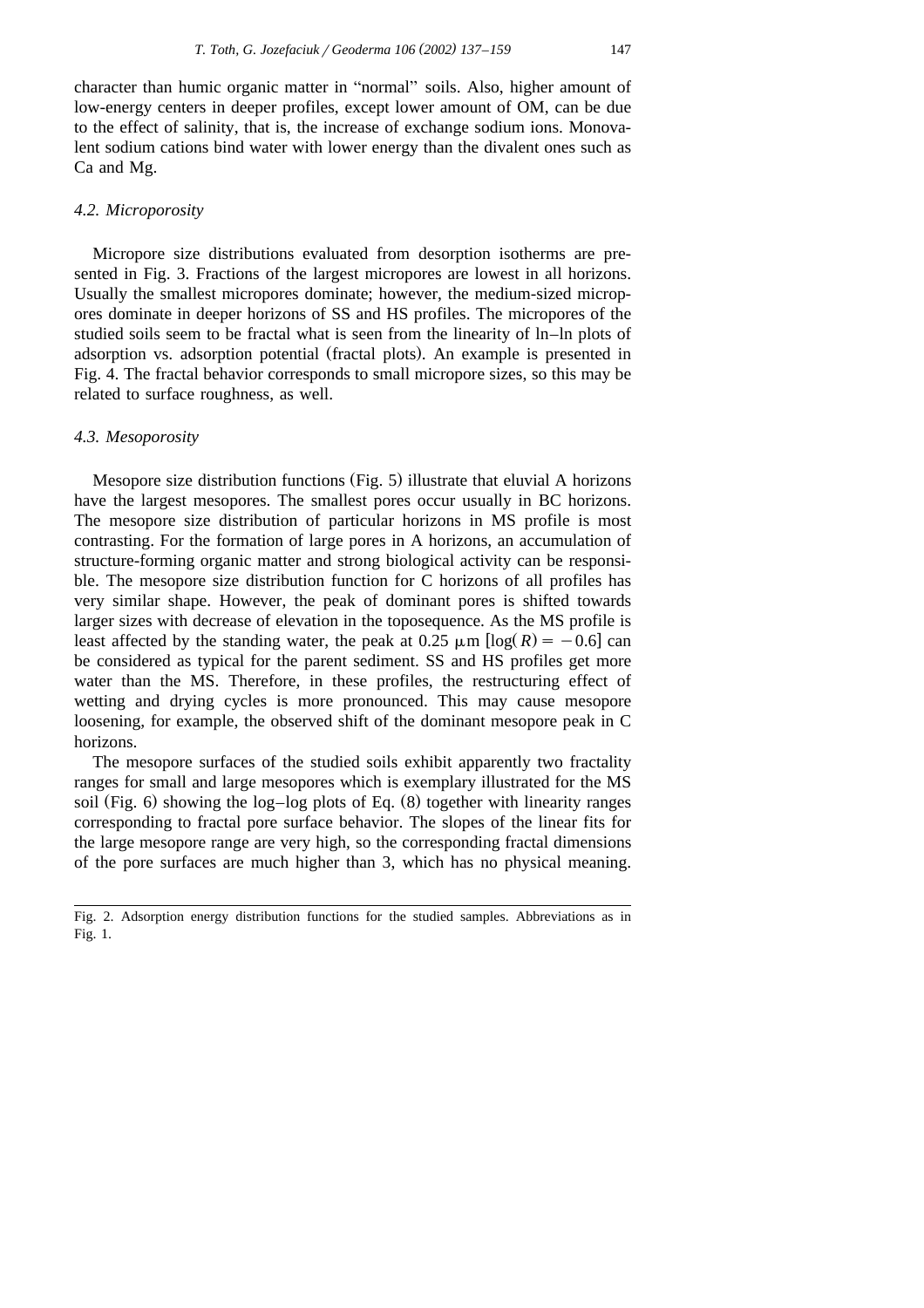

Fig. 3. Micropore size distribution functions for the studied samples. Gray bars denote the upper horizon. Next bars from the left to right denote deeper horizons, subsequently. Pore ranges: (A) 2–8 nm,  $(B)$  8–32 nm,  $(C)$  32–128 nm.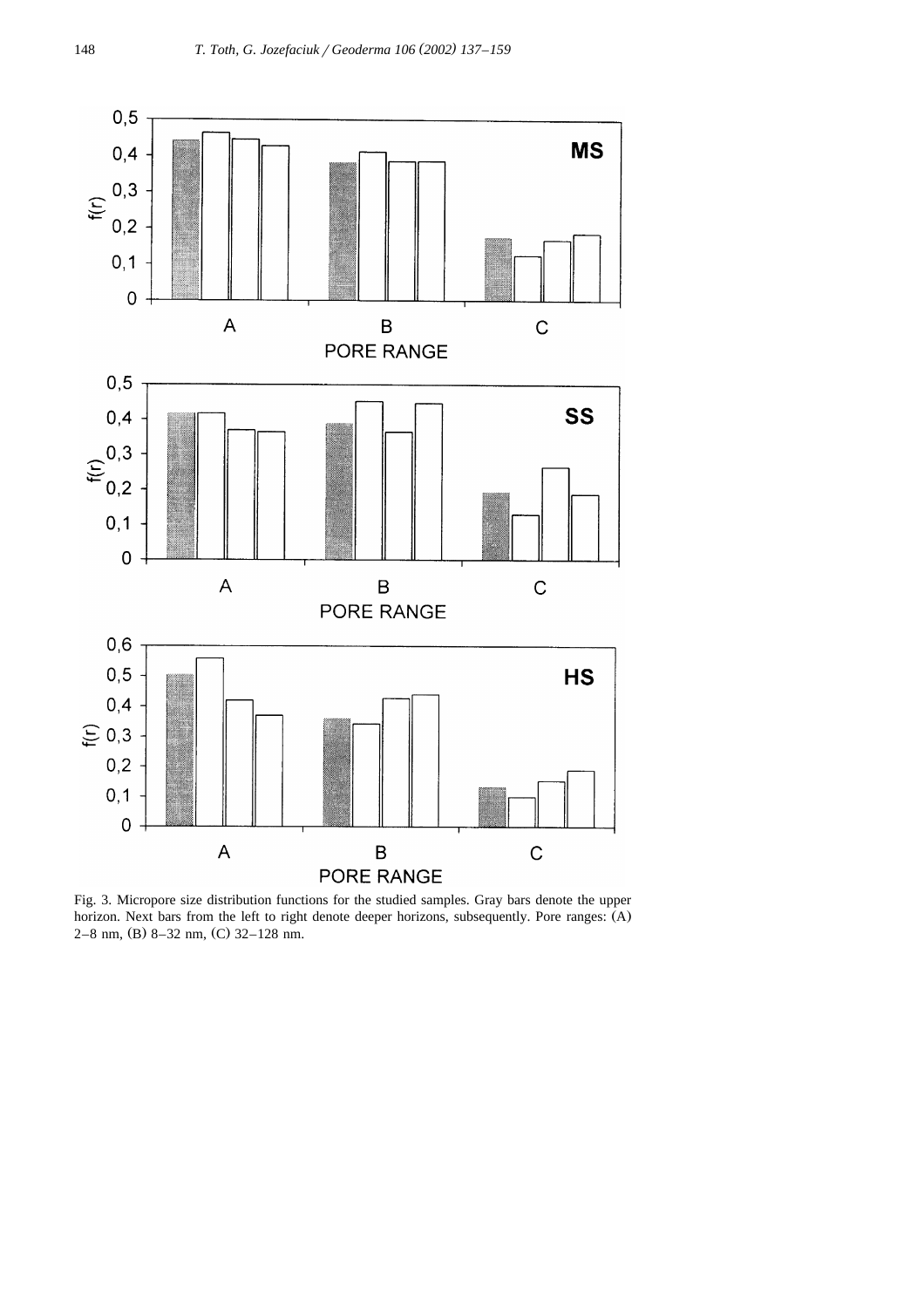

Fig. 4. Exemplary fractal plot for micropores (MS profile). Abbreviations as in Fig. 1.

Possibly in this range, pores are formed from larger voids connected by narrower necks and the volume of the void is attributed to the radius of the neck. Therefore, the pore volume is higher than formally possible to calculate maximal  $D_s = 3$  in a cylindrical pore model  $\left(\frac{dV}{dR}\right)$  is higher and leads to higher  $D<sub>s</sub>$ ). Such neck–void structures are likely to be formed by larger particles (Czachor, 1997).

## *4.4. Variable surface charge*

The variable charge  $Q^-$  vs. pH dependencies are shown in Fig. 7. In general, the variable charge of soil horizons developed below  $pH \approx 8$  values decreases in the following sequence: B, A, BC, and D. Above this pH, the  $Q^-$  in eluvial A horizons of MS and HS soils starts to increase faster than those in the other horizons, which results in the highest charge in A horizons at high pH values. This indicates that soil material of these profiles contains rather high amount of weakly acidic surface functional groups.

The variable charge in soils originates mainly from soil organic matter and from clay mineral edges and amorphous Al or Fe oxides (Bolt and Bruggenwert, 1976; Uehara and Gillmann, 1981). The latter can be accumulated mainly in B horizons of the studied soils, as concluded from data on Hungarian solonetzic soils (Szendrei, 1983). Relatively high charge of A horizons comes most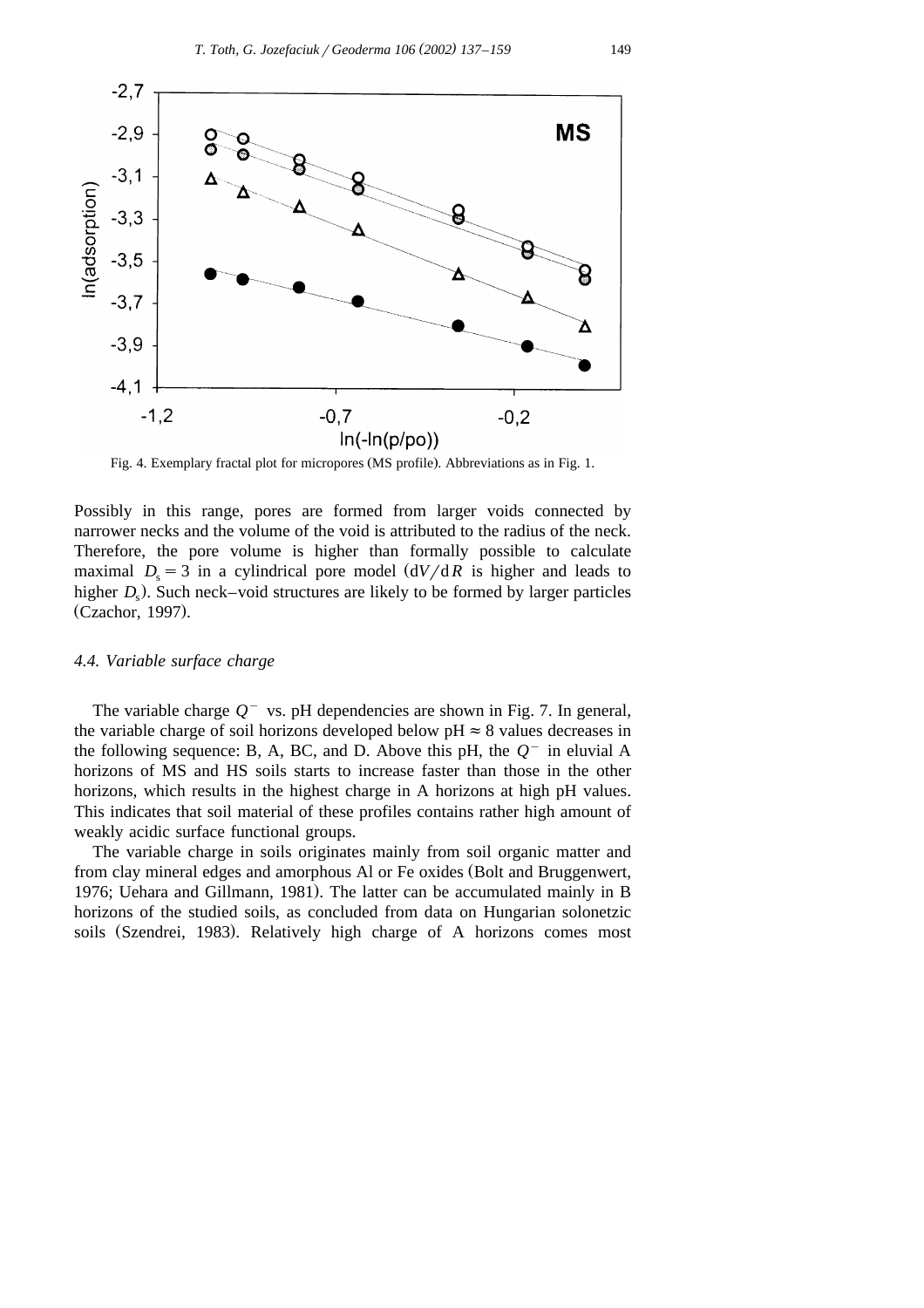

Fig. 5. Mesopore size distribution functions for the studied samples. Abbreviations as in Fig. 1.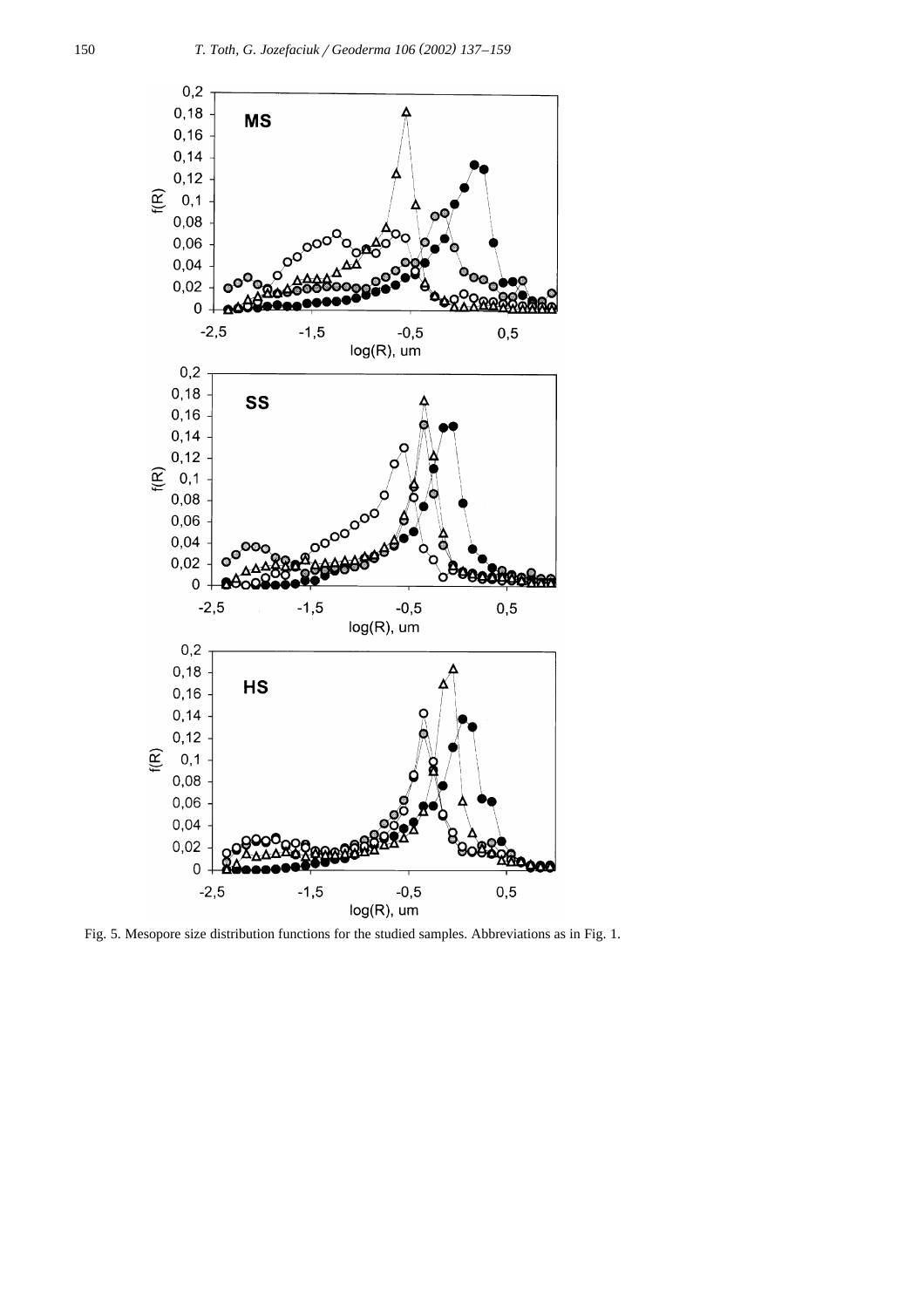

Fig. 6. Exemplary fractal plot for mesopores (MS profile) including linearity ranges of Eq. (8). Abbreviations as in Fig. 1.

probably from organic matter having the highest amount of variable charge per unit mass.

The character of variable charge can reflect processes of soil formation. The original deposits from which the soils are formed  $(C$  horizons) have the lowest amount of variable charge. In upper horizons, soil genetic processes of various kind and intensity can lead to the formation of new soil components of different charge characteristics.

Apparent surface dissociation constants  $(pK_{app})$  distribution functions are shown in Fig. 8. The presence of rather high amounts of surface functional groups of medium acidity (a peak around  $p K_{app} = 6$ ) is typical for the studied profiles. These groups locate most probably on amorphous Fe or Al hydroxides. The smallest amount of these components should occur in A horizons as indicated by the lowest peaks. The lowest amount of amorphous Al and Fe hydroxides in Hungarian saline soils occurs in A horizon (Szendrei, 1983). However, surfaces of Al and Fe oxides may be coated by organic components as well. In A horizons, this peak is highest for SS soil, where organic matter effect on soil properties is the weakest.

## *4.5. General analysis of the soil physicochemical characteristics*

Surface, pore, and variable charge parameters of the studied soils are summarized in Table 3.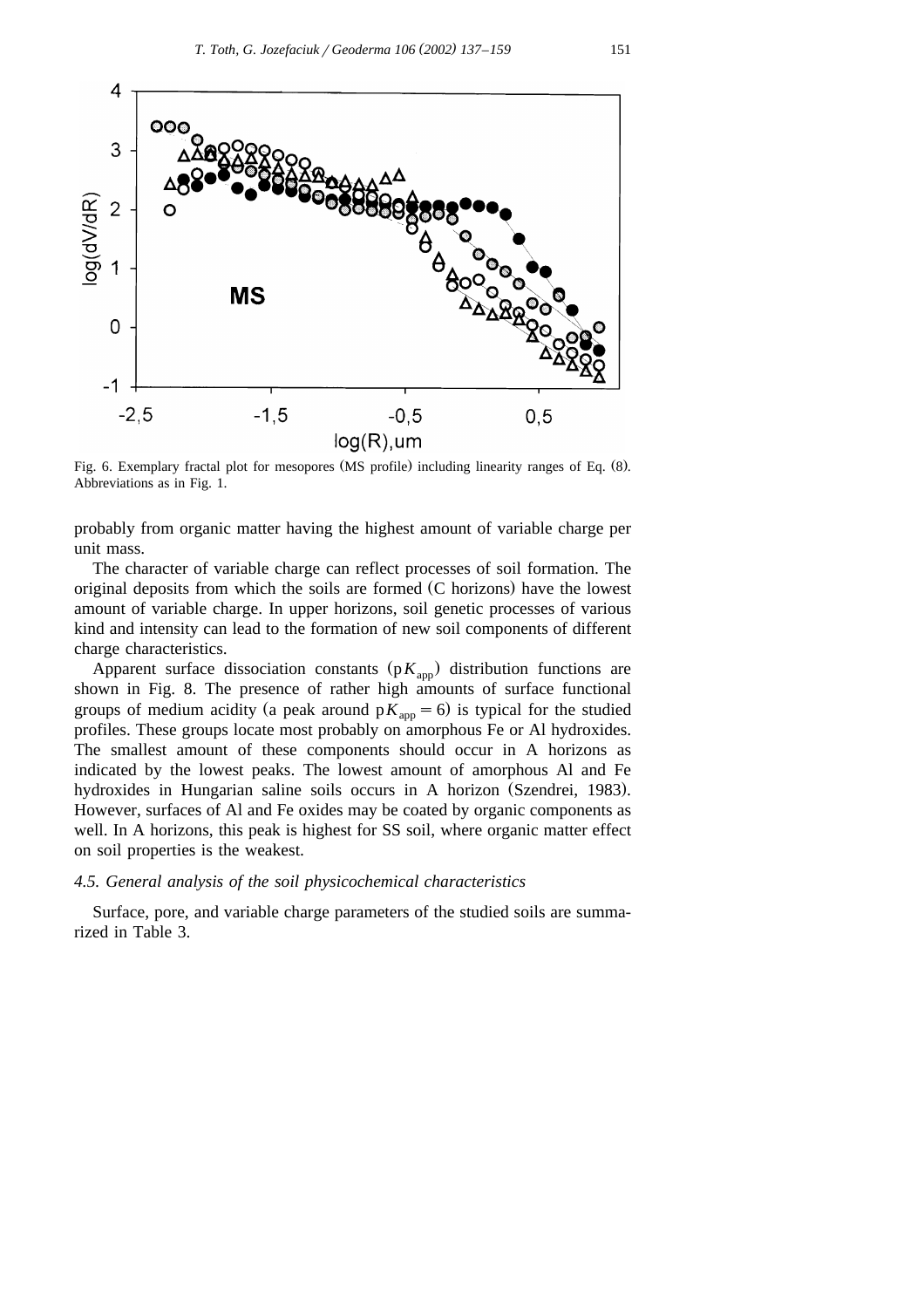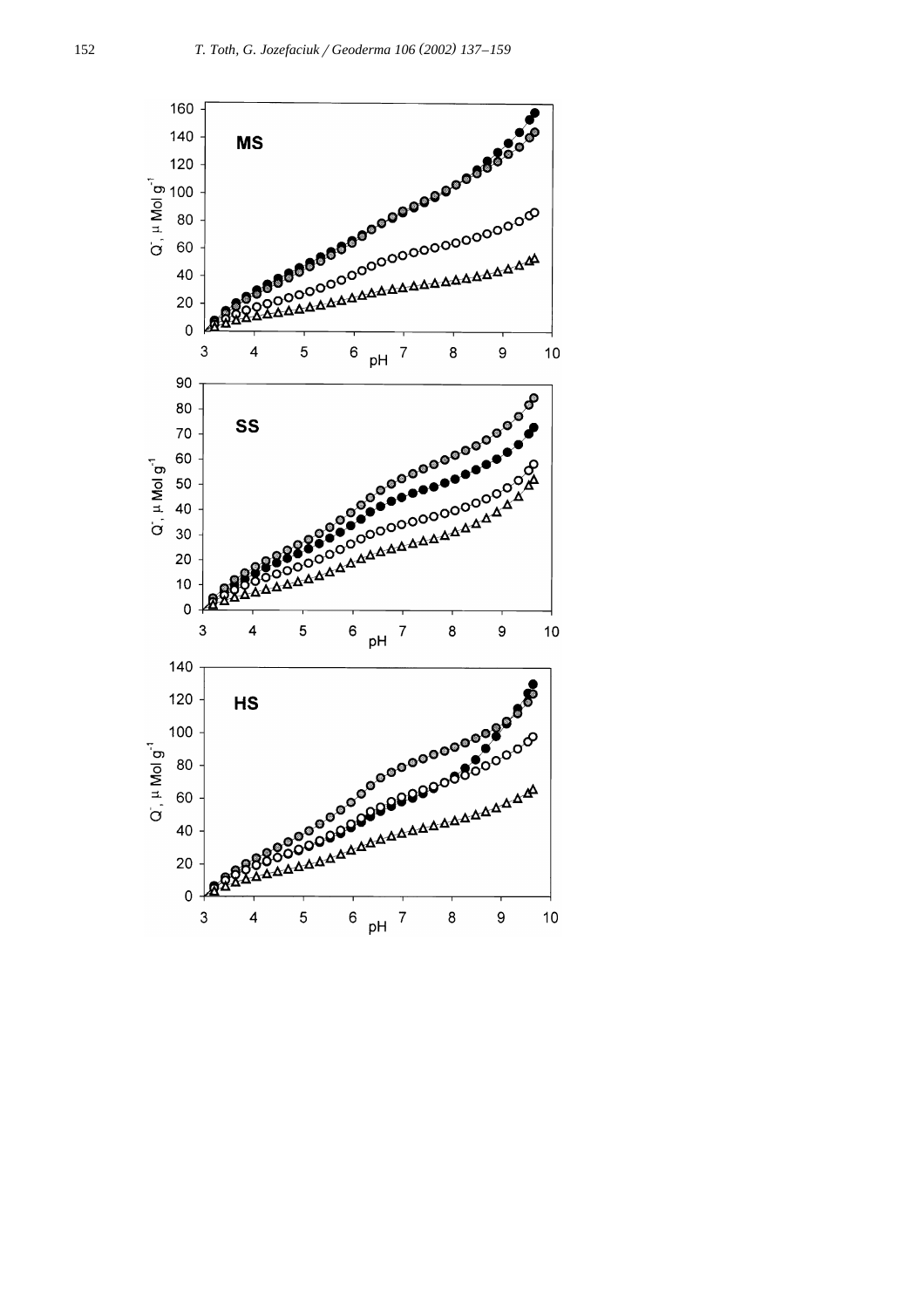The average adsorption energy is significantly higher in A than in deeper horizons. This can be due, as already mentioned, to highly polar character of organic matter in saline soils, which adsorb water with high energy. The rise of salinity and sodicity (exchangeable sodium percentage and sodium adsorption ratio) with the profile depth may also decrease adsorption energy due to lower hydratation energy of sodium than the other ions, as mentioned earlier. Amorphous silica oxides which can accumulate in fine granulometric fractions of deeper horizons can lead to similar results. Despite large surface areas, such adsorbents have low water vapor adsorption energies (Gregg and Singh, 1967). Possibly similar features may have amorphous aluminum or iron oxides.

The surface area *S* is highest in B horizons which appears to be due to the highest clay and exchangeable basic cations EB content. Surface cations are water adsorption centers (Newman, 1985). The correlations of S and CEC or clay have been frequently reported in the literature (Petersen et al., 1996; Sokolowska, 1989). These are noted also for the studied solonetzic soils; however, the correlations are better after excluding eluvial A horizons.

The correlation between surface area and organic matter is observed for deeper horizons of the studied soils. From the slope of the *S*–OM regression line, one can estimate the surface area of organic matter in the studied solonetzic soils. The result is around 2800  $m^2/g$  of organic matter. Surface area of soil organic matter in "normal" soils accounts for a few hundreds square meters per gram (Wilczynski et al., 1993). Indeed, small (fulvic) organic matter particles of high charge and polarity may have much higher surface areas than more hydrophobic, larger organic particles in "normal" soils. In upper horizons of MS and HS profiles, the surface area is lower than can be expected basing on the organic matter content. In upper horizons, properties of organic matter may be different. In deeper horizons, more mobile organic particles may be accumulated. From the other point of view, the organic material may decrease surface area of the mineral soil components by gluing smallest pores and making them unavailable for water vapor adsorption (Sokolowska et al., 1993). The maximum hygroscopicity value of the studied soils increases with the surface area. The correlation coefficient  $R^2$  for this relationship equal to 0.93 was found.

The average micropore radii are smallest in B horizons, which may indicate that these horizons, together with the highest amount of clay, contain the finest clay particles. The volumes of micropores, increasing generally with the amount of clay fraction, are smallest in A horizons. For the MS profile, the highest micropore volumes are noted in BC and C horizons, whereas for SS and HS, these are highest in B and BC horizons.

Fig. 7. Solid phase variable charge vs. pH dependencies for the studied samples. Abbreviations as in Fig. 1.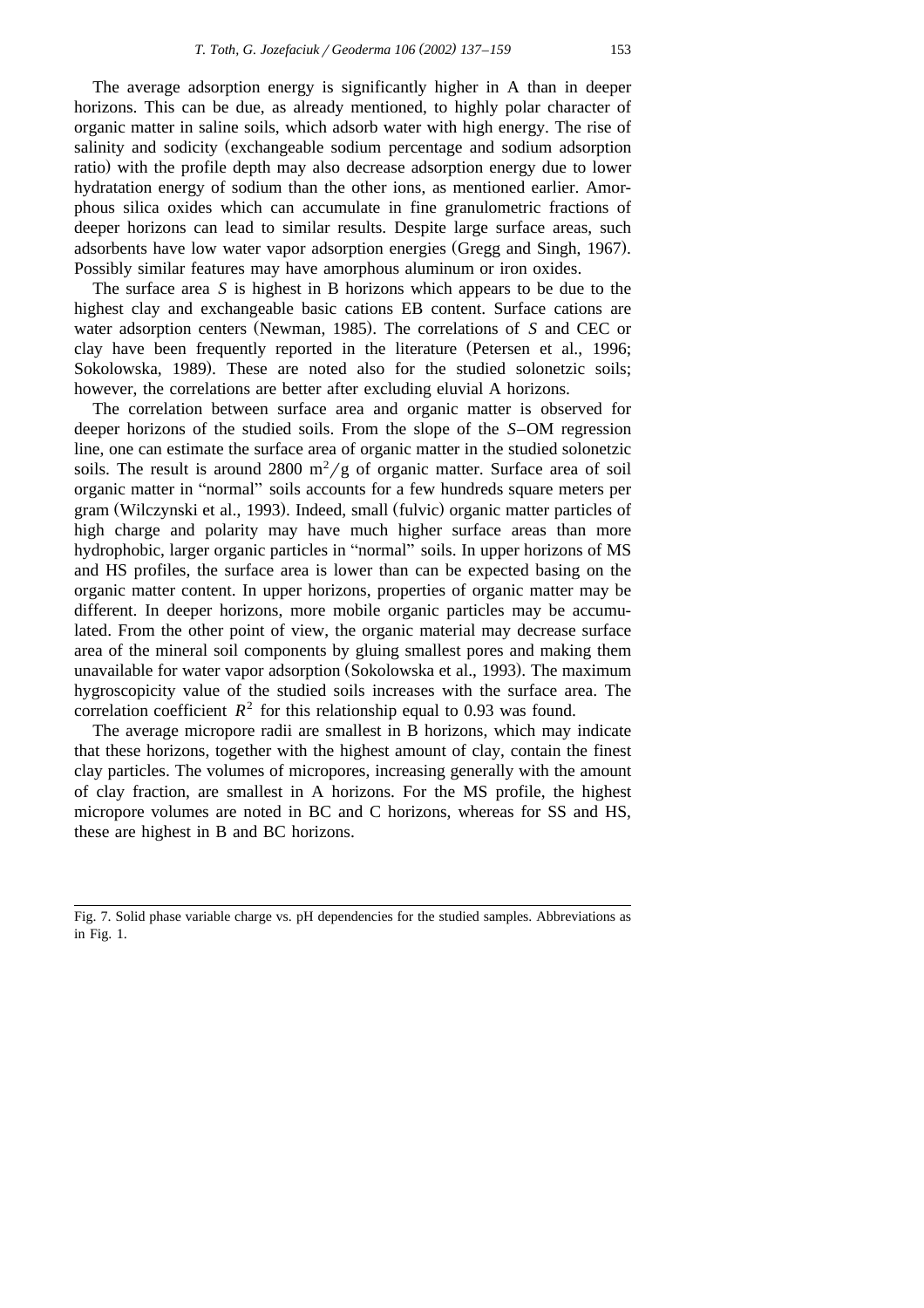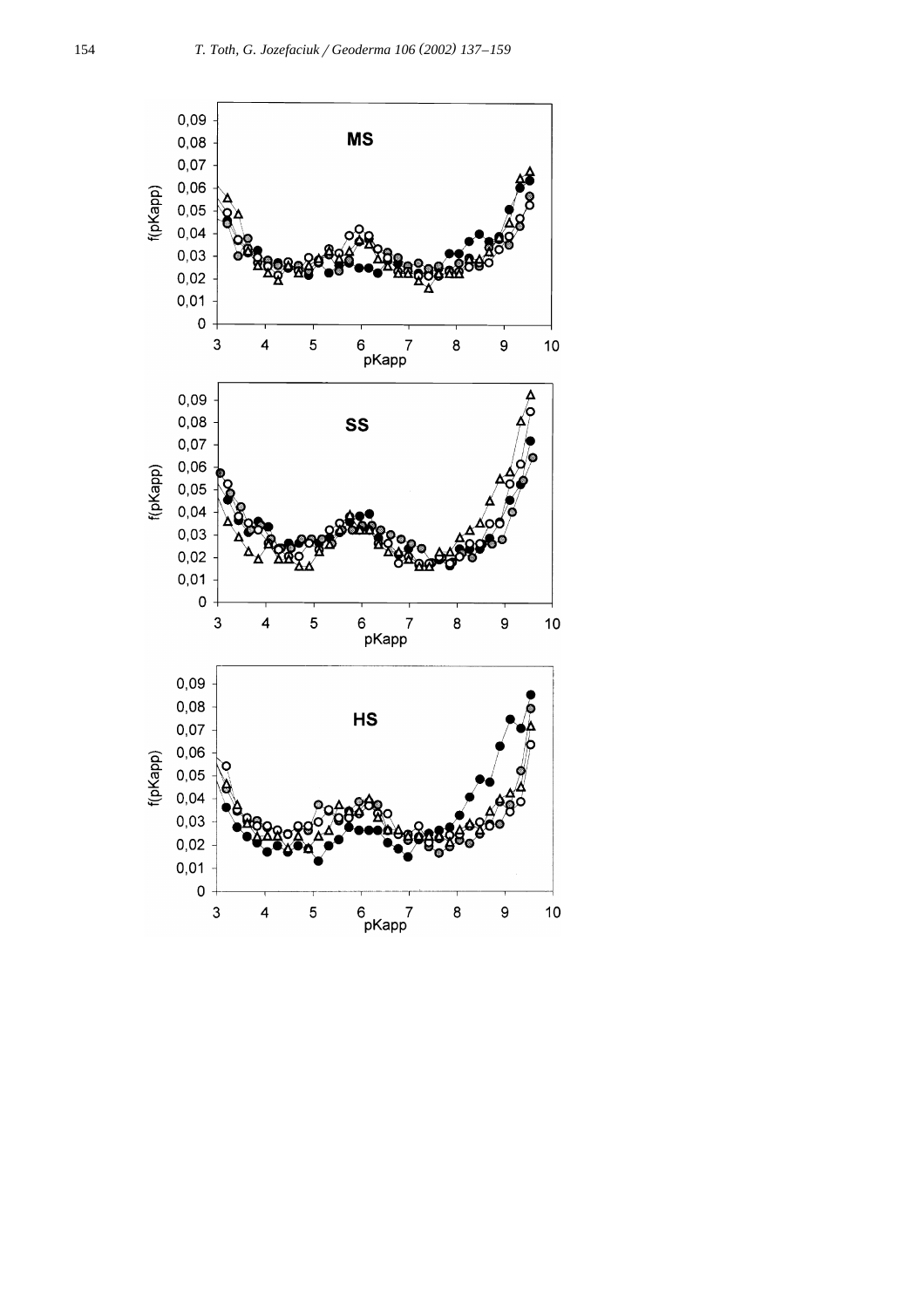Micropore fractal dimensions *D* are significantly higher in A than in the deeper horizons, indicating that the surfaces (or fine micropores) of the A horizons solid material are mostly rough and complicated. This effect is the least pronounced in the SS profile, in which the amount of organic matter is the least. Surfaces in deeper horizons are smoother, closer to two-dimensional surfaces. The *D* value decreases with the increase of exchangeable sodium percentage.

The radii of mesopores are highest in A horizons which can reflect the highest amount of coarser material (silt fraction) and lowest bulk density controlled mainly by soil organic matter. Mesopore volumes, reflecting soil granulometric composition (as these decrease with clay and increase with silt content), are highest in A horizons of MS and HS profiles and in the C horizon of the HS. The amount and radii of mesopores can also affect saturated hydraulic conductivity values. In the C horizons, we found the MS profile to have the smallest and the HS the largest value of hydraulic conductivity. Mesopores are, at least in part, responsible for water holding capacity of the studied soils, what is concluded from positive correlations of average mesopore radii and the soil water content at  $pF = 0$  value. However, rather the mesopore volume should correlate with the latter.

Smallest fractal dimensions of mesopore surface in the range of smaller pores,  $D<sub>s</sub>(S)$ , occur in A horizons, whereas in these horizons, the surfaces of larger mesopores have highest fractal dimensions,  $D<sub>s</sub>(L)$ . For upper horizons of the studied soils, with low carbonate content, the  $D<sub>s</sub>(S)$  value increases linearly with increase of calcium carbonate (close correlation with  $R^2 = 0.95$ ). Here the effect of calcium ions on soil structure formation may be expressed. The  $D_{s}(L)$ value decreases with increase of exchangeable sodium percentage and calcium carbonate content, similarly as micropore fractal dimension, *D*; however, the correlations with the carbonates are poor.

The amount of variable charge decreases down the profiles which is due to the decrease in both organic matter and clay content. As the variable charge results from all surfaces able to associate/dissociate protons, one may also suspect that less weathered mineral material, generating less charge, occurs in deeper horizons. The  $pK_{\text{ann}}$  values in SS and HS are highest in upper horizons, whereas the opposite is true in SH. In general, the whole soil material exhibits weak acidic properties as can be concluded from high values of  $pK_{\text{app}}$ . In "normal" soils, the values of p $K_{\text{ann}}$ , calculated also from pH = 3 to 9 titration data, are from  $0.3$  to 1 unit lower, whereas the amount of variable charge (from data of Dabkowska-Naskret, 1988 divided by clay content for more exact comparison), is usually higher.

Fig. 8. Apparent surface dissociation constants distribution functions for the studied samples. Abbreviations as in Fig. 1.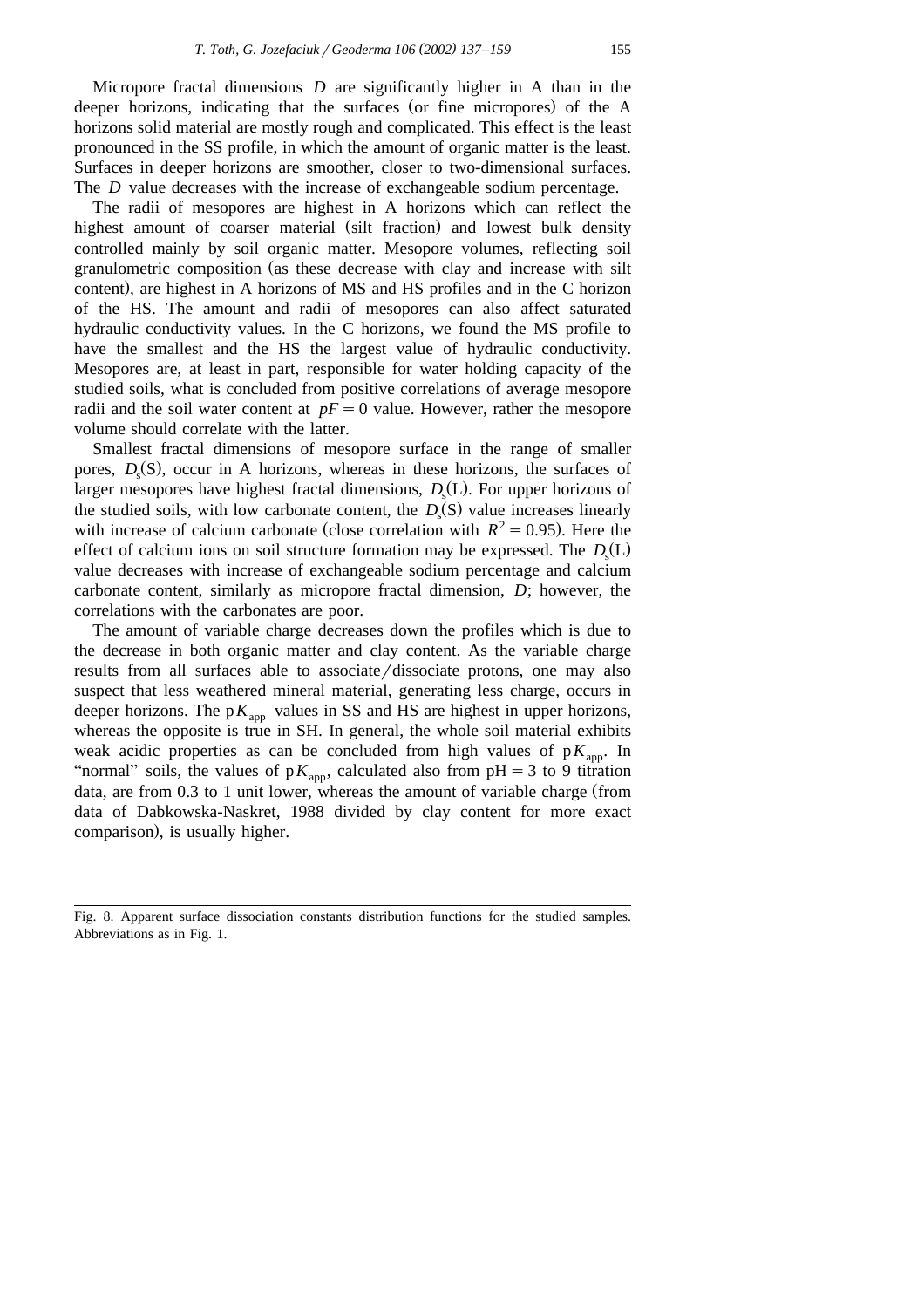| Table 3             |              |                             |                                                             |              |                                              |              |                                    |                                |                |                                     |                |                    |
|---------------------|--------------|-----------------------------|-------------------------------------------------------------|--------------|----------------------------------------------|--------------|------------------------------------|--------------------------------|----------------|-------------------------------------|----------------|--------------------|
|                     |              |                             | Surface and pore parameters of the studied solonetzic soils |              |                                              |              |                                    |                                |                |                                     |                |                    |
| Soil and<br>horizon |              | $E_{\rm av}$ /<br>$\cal RT$ | S<br>$(m^2 g^{-1})$                                         | r<br>(nm)    | $\upsilon$<br>$\text{(mm}^3 \text{ g}^{-1})$ | D            | $Q^-$<br>$(\mu \text{mol g}^{-1})$ | $\mathrm{p}\,K_{\mathrm{app}}$ | R<br>$(\mu m)$ | V<br>$\text{(mm}^3 \text{ g}^{-1})$ | $D_{\rm s}(S)$ | $D_{\rm s}(\rm L)$ |
| MS                  |              |                             |                                                             |              |                                              |              |                                    |                                |                |                                     |                |                    |
|                     | A<br>B       | 4.29<br>2.91                | 73<br>141                                                   | 16.9<br>14.0 | 34<br>79                                     | 2.50<br>2.22 | 159<br>145                         | 6.53<br>6.34                   | 1.27<br>0.91   | 288<br>136                          | 2.25<br>2.86   | 5.21<br>3.76       |
|                     | BC           | 3.10                        | 96                                                          | 19.2         | 97                                           | 2.18         | 87                                 | 6.24                           | 0.36           | 116                                 | 3.49           | 3.51               |
|                     | $\mathsf{C}$ | 3.21                        | 62                                                          | 23.8         | 88                                           | 2.23         | 54                                 | 6.37                           | 0.30           | 148                                 | 2.44           | 3.42               |
| <b>SS</b>           | A            | 3.15                        | 87                                                          | 22.7         | 75                                           | 2.26         | 73                                 | 6.31                           | 0.89           | 122                                 | 2.31           | 4.28               |
|                     | B            | 2.65                        | 130                                                         | 18.0         | 111                                          | 2.13         | 85                                 | 6.29                           | 0.63           | 132                                 | 3.32           | 3.62               |
|                     | BC           | 2.66                        | 82                                                          | 29.4         | 98                                           | 2.17         | 59                                 | 6.43                           | 0.39           | 123                                 | 2.44           | 3.65               |
|                     | $\mathsf{C}$ | 3.09                        | 64                                                          | 23.0         | 67                                           | 2.22         | 53                                 | 6.89                           | 0.51           | 142                                 | 2.75           | 3.90               |
| HS                  | A            | 4.48                        | 58                                                          | 21.5         | 46                                           | 2.45         | 130                                | 6.99                           | 1.09           | 273                                 | 2.14           | 5.35               |
|                     | B            | 2.98                        | 102                                                         | 17.4         | 98                                           | 2.22         | 124                                | 6.28                           | 0.62           | 96                                  | 2.12           | 3.95               |
|                     | BC           | 2.81                        | 110                                                         | 20.5         | 96                                           | 2.26         | 98                                 | 6.30                           | 0.57           | 160                                 | 3.17           | 4.01               |
|                     | $\mathsf{C}$ | 2.87                        | 89                                                          | 22.8         | 68                                           | 2.27         | 66                                 | 6.42                           | 0.78           | 210                                 | 2.81           | 4.29               |

dimension of smaller and larger mesopore surface, respectively (see text).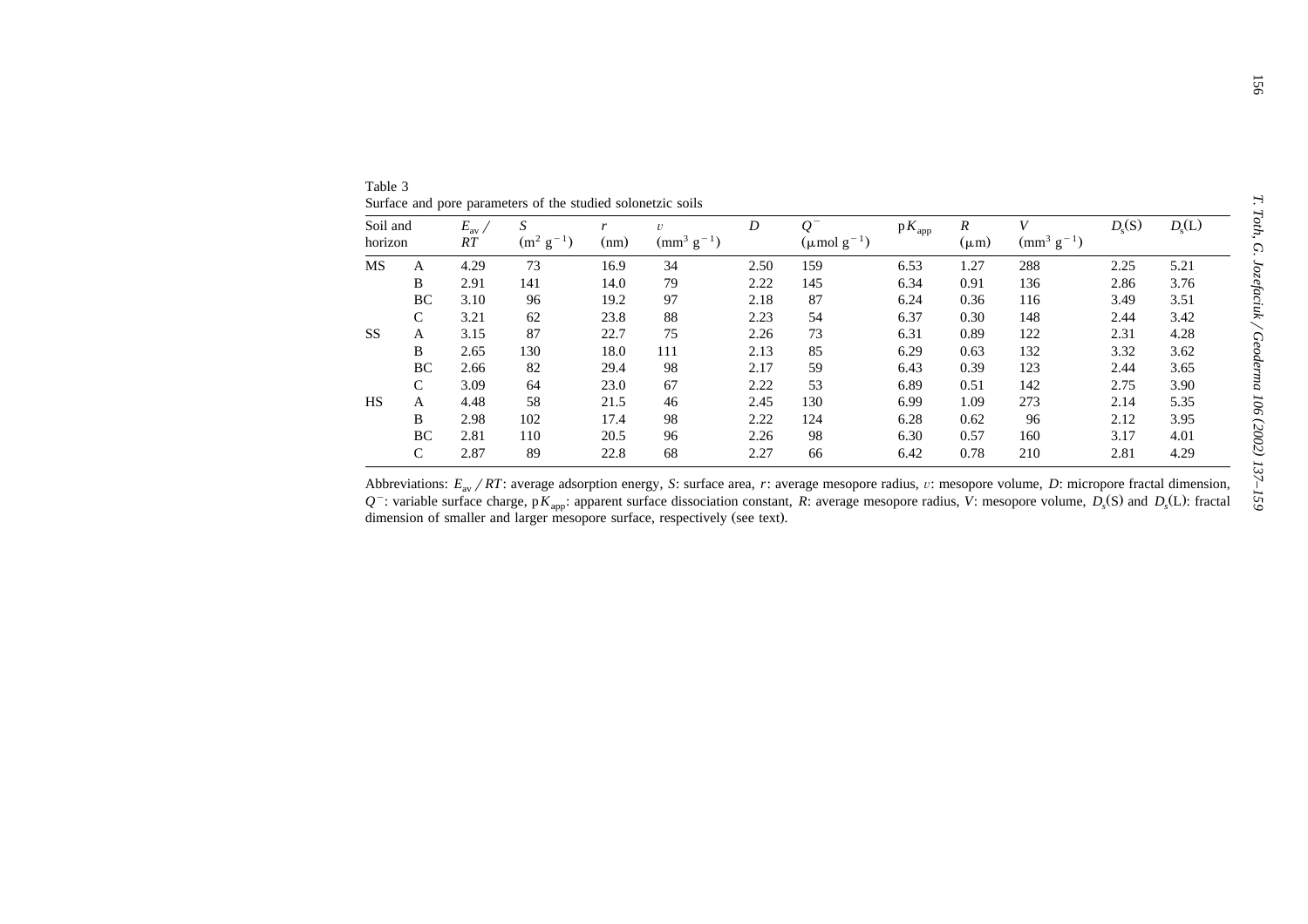## **5. Conclusions**

Surface and pore properties of the studied solonetzic soils differ significantly in depth of the profile and vary with the location in toposequence. The profile located on the top of the studied area and in the bottom have more similar properties as compared to this in-between.

Surface, pore, and charge properties developed during formation of Solonetz profiles seem to depend on a very complex set of soil physical and chemical variables, which in turn are governed by environmental influences. Among these variables, as this is observed in nonsaline soils, organic matter and granulometric composition play the most important role. Exchangeable sodium percentage showed significant effect on soil pore build-up.

To better describe the physicochemical basis of the processes leading to profile differentiation in solonetzic landscapes and their consequences on surface and pore properties, more research is needed, including especially a greater variety of salt-affected soils. We plan to make such experiments in the near future.

#### **Acknowledgements**

Research and publication was supported by the EU Program no. PL970598, contract no. ENV4-CT97-0681, the Hungarian-Polish Academic Bilateral Exchange program and the Hungarian Scientific Fund Projects nos. T 023271 and T 030738.

# **References**

- Aranovich, G.L., 1992. The theory of polymolecular adsorption. Langmuir 8, 736–739.
- Avnir, D., Farin, D., Pfeifer, P., 1985. Surface geometric irregularity of particulate materials: the fractal approach. J. Colloid Interface Sci. 103, 112–123.
- Bolt, G.H., Bruggenwert, M.G.M., 1976. Soil Chemistry: A. Basic Elements. Elsevier, Amsterdam.
- Buzás, I. (Ed.), Methods of Soil Analysis. Mezőgazdasági Kiado, Budapest (in Hungarian).
- Czachor, H., 1997. Solid phase geometry and pore space in agricultural granular materials on example of mineral soil. Acta Agrophys. 7, 1–80.
- Dabkowska-Naskret, H., 1988. Characteristics of surface charge of selected soils. Soil Sci. Annu. T. XXXIX 3, 223–227 (in Polish).
- Duquette, M., Hendershot, W., 1993. Soil surface charge evaluation by back-titration: I. Theory and method development. Soil Sci. Soc. Am. J. 57, 1222–1228.

Gregg, S.J., Singh, K.S., 1967. Adsorption, Surface Area and Porosity. Academic Press, London.

- Harris, L.B., 1968. Adsorption on a patchwise heterogeneous surface: I. Mathematical analysis of the step-function approximation of the local isotherm. Surf. Sci. 10, 129–145.
- Jaroniec, M., Brauer, P., 1986. Recent progress in determination of energetic heterogeneity of solids from adsorption data. Surf. Sci. Rep. 6, 65–117.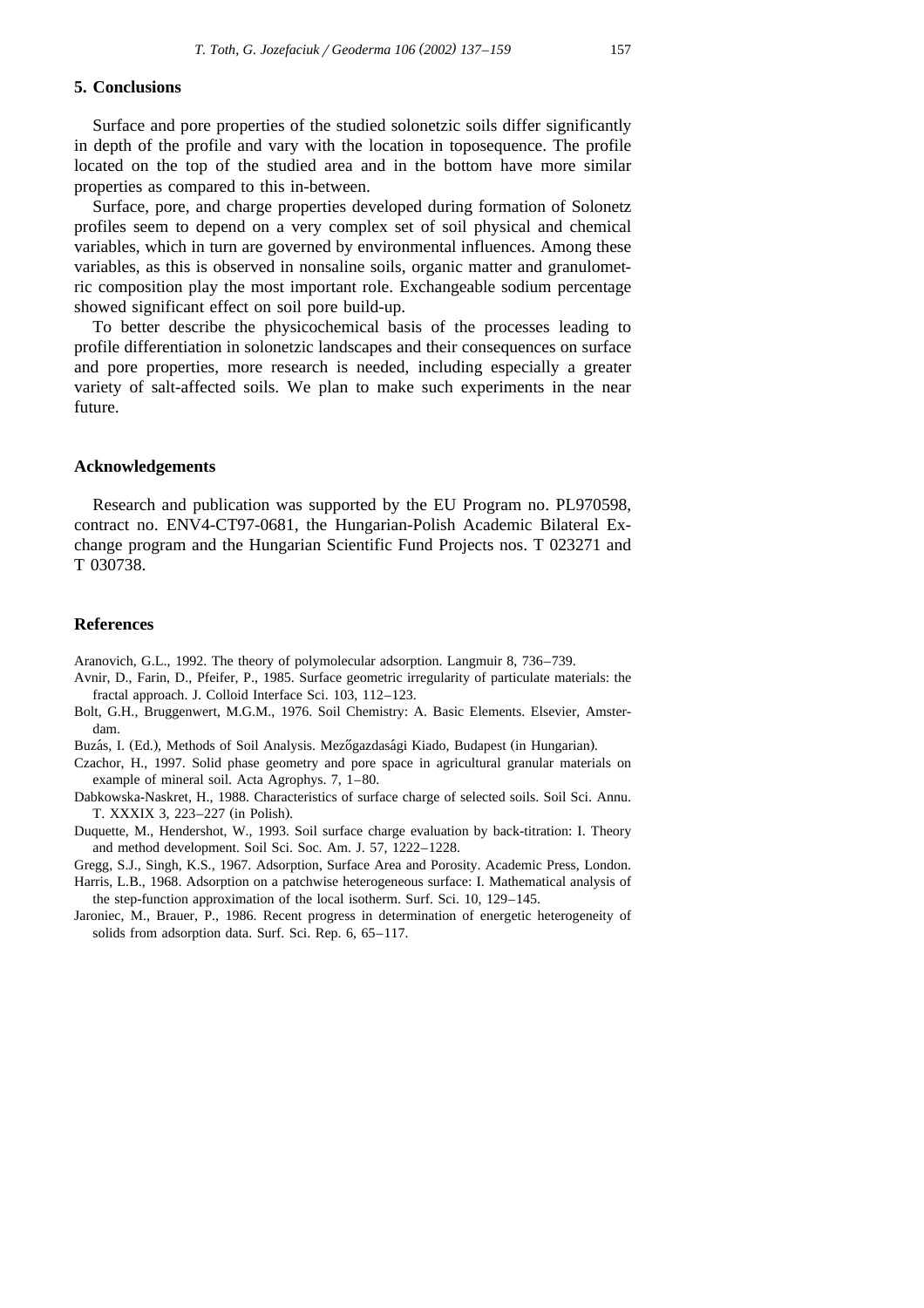- Jaroniec, M., Kruk, M., 1997. Fractal analysis of composite adsorption isotherms by using density functional theory data for argon in slitlike pores. Langmuir 13, 1031–1035.
- Jaroniec, M., Rudzinski, W., Sokolowski, S., Smarzewski, R., 1975. Determination of energy distribution function from observed adsorption isotherms. J. Colloid Polym. Sci. 253, 164–166.
- Jozefaciuk, G., Shin, J.S., 1996a. Water vapor adsorption on soils: I. Surface areas and adsorption energies as calculated by the BET and a new Aranovich theories. Korean J. Soil Sci. Fert. 29, 86–91.
- Jozefaciuk, G., Shin, J.S., 1996b. Water vapor adsorption on soils: II. Estimation of adsorption energy distributions using local BET and Aranovich isotherms. Korean J. Soil Sci. Fert. 29, 218–225.
- Jozefaciuk, G., Shin, J.S., 1996c. A modified back-titration method to measure soil titration curves minimizing soil acidity and dilution effects. Korean J. Soil Sci. Fert. 29, 321–327.
- Jozefaciuk, G., Shin, J.S., 1996d. Distribution of apparent surface dissociation constants of some Korean soils as determined from back titration curves. Korean J. Soil Sci. Fert. 29, 328–335.
- Jozefaciuk, G., Sokolowska, Z., Sokolowski, S., Alekseev, A., Alekseeva, T., 1993. Changes of mineralogical and surface properties of water dispersible clay after acid treatment of soils. Clay Miner. 28, 145–148.
- Jozefaciuk, G., Sokolowska, Z., Hajnos, M., Hoffmann, C., Renger, M., 1996. Large effect of leaching of DOC on water adsorption properties of a sandy soil. Geoderma 74, 125–137.
- Jozefaciuk, G., Muranyi, A., Szatanik-Kloc, A., Csillag, J., Wlodarczyk, T., 1999. Changes of pore system of a brown forest soil under acid degradation in a laboratory experiment. Pol. J. Soil Sci. XXXII, 23–32.
- Lipiec, J., Hatano, R., Slowinska-Jurkiewicz, A., 1998. The fractal dimension of pore distribution patterns in variously-compacted soil. Soil Tillage Res. 47, 61–66.
- Neimark, A.V., 1990. Determination of the surface fractal dimensionality from the results of an adsorption experiment. Russ. J. Phys. Chem. 64, 2593–2605.
- Newman, A.C.D., 1985. The interaction of water with clay mineral surfaces. In: Newman, A.C.D. Ž . Ed. , Chemistry of Clays and Clay Minerals, Mineralogical Society Monograph no. 6. Longman, London, pp. 237–274.
- Oscik, J., 1979. Adsorption. PWN, Warsaw (in Polish).
- Pachepsky, Ya.A., Polubesova, T.A., Hajnos, M., Sokolowska, Z., Jozefaciuk, G., 1995a. Fractal parameters of pore surface area as influenced by simulated soil degradation. Soil Sci. Soc. Am. J. 59, 68–75.
- Pachepsky, Ya.A., Polubesova, T.A., Hajnos, M., Jozefaciuk, G., Sokolowska, Z., 1995b. Parameters of surface heterogeneity from laboratory experiments on soil degradation. Soil Sci. Soc. Am. J. 59, 410–417.
- Petersen, L.W., Moldrup, P., Jacobsen, O.H., Rolston, D.E., 1996. Relation between soil specific area and soil physical and chemical properties. Soil Sci. 161, 9–21.
- Pfeifer, P., Obert, M., 1989. Fractals. Basic concepts and terminology. In: Avnir, D. (Ed.), The Fractal Approach to Heterogeneous Chemistry. Wiley, New York, pp. 11–43.
- Roquerol, R., Avnir, D., Fairbridge, C.W., Everett, D.H., Haynes, J.H., Pernicone, N., Ramsay, J.D.F., Sing, K.S.W., Unger, K.K., 1994. Recommendations for the characterization of porous solids. Pure Appl. Chem. 66, 1739–1758.
- Seelig, B.D., Richardson, J.C., 1994. Sodic soil toposequence related to focused water flow. J. Soil Sci. Soc. Am. 58, 156–163.
- Sokolowska, Z., 1989. Role of surface heterogeneity in adsorption processes in soils. Probl. Agrophys. 58,  $1-145$  (in Polish).
- Sokolowska, Z., Jozefaciuk, G., Sokolowski, S., Urumova-Pesheva, A., 1993. Adsorption of water vapor by soils: investigations of the influence of organic matter, iron and aluminum on energetic heterogeneity of soil clays. Clays Clay Miner. 44, 346–352.